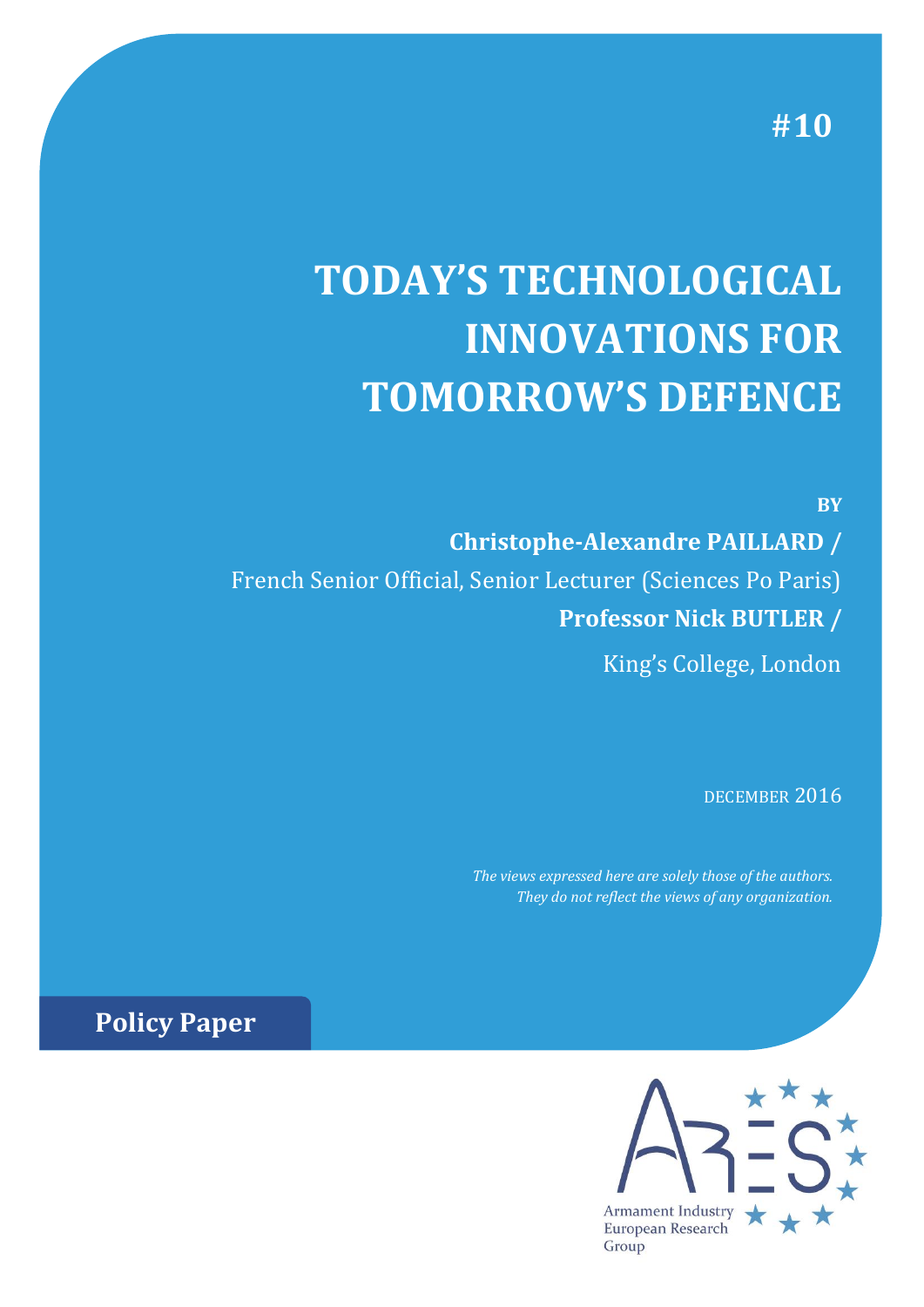## **ABSTRACT**

Globalisation has been the engine of international business and innovation since the end of the Cold War. New and more advanced forms of global outsourcing are thus very likely to emerge in the next twenty years and it is very likely that the next more advanced stage of globalisation will definitely involve all developed economies and emerging market economies in an ever more global competitive world. For European countries, the difficult strategic and economic times they face mean that they will have to become accustomed the idea of constrained defence budgets for a foreseeable future. For all European countries, budget constraints are compounded by the range of commitments defence budgets must cover. All of their commitments impose costs to which must be added the additional, exceptional costs of military interventions. All this means that defence budgets are stretched to the point of breaking. However, in many European countries, military leaders have talked openly about the lack of capacity to take on major new conflicts or challenges. In these circumstances, the funds available for R&D to shape future conflicts and future patterns of deterrence are very limited.

In reaction to the consequences on defence technologies and budgets of this quickly changing world and taking into account the need to keep a clear technological advance on possible key security challengers for the next thirty years, the United States launched in November 2014 their "Third Offset Strategy" (TOS) to bolster their conventional deterrence. The first offset strategy was developed in the 1950s when President Eisenhower emphasized nuclear deterrence to avoid the larger expenditures necessary to conventionally deter the Warsaw Pact. The second "Offset Strategy" referred to technological superiority to offset quantitative inferiority in conventional forces when compared to the ones of the Soviet Union. However, unlike the first two offset strategies, the third one could rely on commercially driven technology such as robotics, autonomously operating vehicles, guidance and control systems, visualization, biotechnology, miniaturization, advanced computing, big data analytics and additive manufacturing, which also means a real challenge to European industries to take up the gauntlet.

In such a context determined by this third offset strategy, one of the primary factors determining the future of innovation and technologies, as part of a global defence industry in a globalised system of trade, could be a widespread development of dual-use technologies that can be applied to military purposes. For Europe's defence markets and future innovations, the European Commission considers that a fragmented market hampers innovation and lead to the duplication of defence programmes and research, undermining Europe's global competitiveness and the effectiveness of the EU's Common Security and Defence Policy (CSDP), hence the European Commission's defence industrial policy to develop a competitive and innovative European Defence Technological and Industrial Base (EDTIB). Some European countries, including France, strongly support the idea of an effective European Defence Technological and Industrial Base.

developed, based on the best possible practices taken from various European countries. Due to the challenge imposed by new models of military innovation, thisarticle focuses on the possible ways through which a new model of military innovation in the field of Defence innovation and among European defence industries and companies could be National models of innovation from France, Germany and Britain could be taken as

examples for mixed military and civilian innovative systems. This process could lead

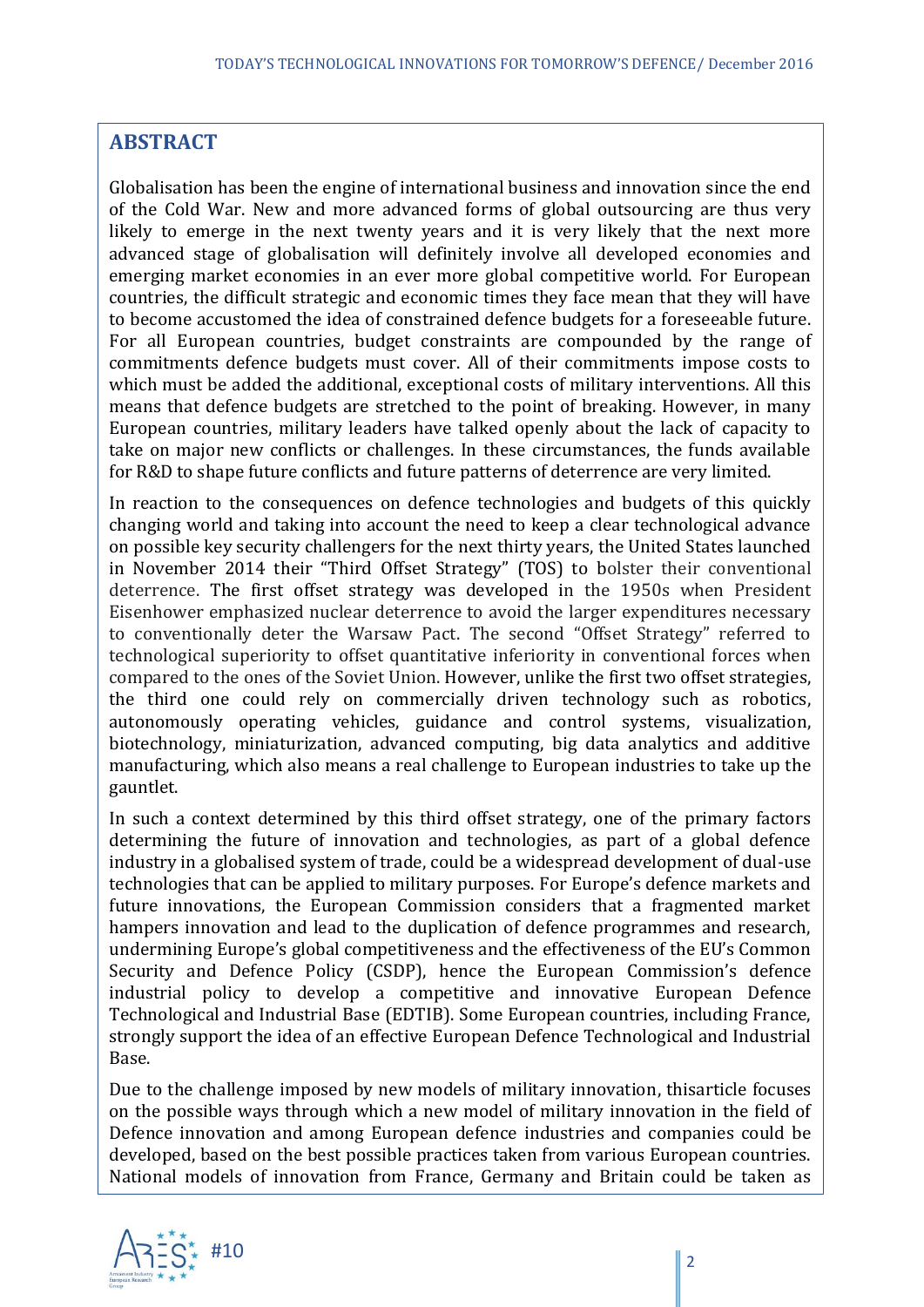cooperation between those European states, which actually have their own defence industrial capability, is still possible.

If successful, such a strategy would enable European countries to develop a relationship involving both cooperation and competition with American defence industries and their innovative power. In fact, one of the main challenges for a European defence community, which is absorbed by the immediate threat of terrorism and confused by the uncertainties linked to the prospect of Brexit, will be to respond and eventually to cooperate with the Americans and their "third offset strategy". And because times are hard in terms of spending, European states should start building on what they have, being realistic about their common needs and possibilities.

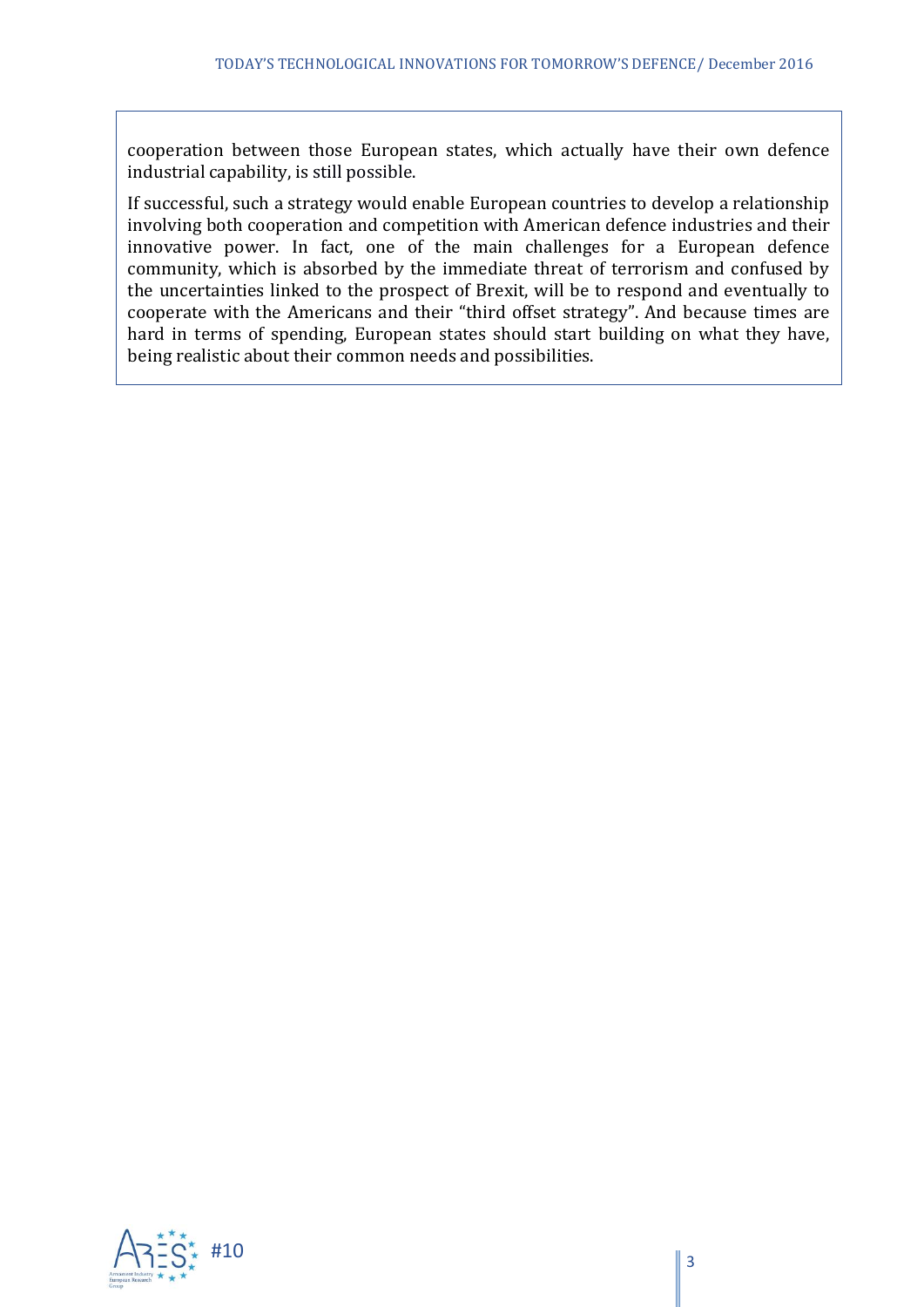lobalisation has been the engine of international business and innovation since the end of the Cold War. New and more advanced forms of global outsourcing are thus very likely to emerge in the next twenty years and it is very likely that the next more advanced stage of globalisation will definitely

involve all developed economies and emerging market economies in an ever more global competitive world. Due to deeply increasing costs of scientific and technological innovations, new internationally financial efforts in the fields of research & development (R&D) and research & technology (R&T) will be driven by this costly nature of advanced scientific endeavours, as well as by growing competitions from emerging power centres such as China, India or South-East Asia, competing more directly with the main current OECD economic powers such as Japan, the United States and the main European states, especially France and Britain.

If we take for granted that the phenomenon of globalisation will continue to expand, the very fast development of technologies in the civilian world will thus be essential to the emergence of cutting-edge defence systems. For European countries, the difficult strategic and economic times we are now facing mean that we will have to become accustomed the idea of constrained defence budgets for a foreseeable future. For all European countries, including Britain and France, the two nations with the strongest existing defence industrial sectors, budget constraints are compounded by the range of commitments defence budgets must cover. In addition to historic commitments to protect long standing overseas relationship from Central Africa to the Pacific ocean, European countries are committed to NATO and therefore to the precautionary defence activity being undertaken in Eastern Europe and in different ways to conflicts with Islamic militancy in its various forms from Syria to Libya. European nations are expected to provide troops and resources to support peacekeeping and humanitarian exercises for instance in West Africa in the face of the Ebola outbreak. An international presence of warships and aircraft carriers must be maintained. Military forces must develop the technical expertise necessary to counter cyber attacks on vital installations and communications systems. They have to learn how to counter insurgency from potential enemies against whom the use of conventional military force may not be viable. All of these commitments impose costs to which must be added the additional, exceptional costs of military interventions, for instance in Mali in 2014. All this means that defence budgets are stretched to the point of breaking. However, in many European countries, military leaders have talked openly about the lack of capacity to take on major new conflicts or challenges.

In these circumstances, the funds available for R&D to shape future conflicts and future patterns of deterrence are very limited. As a result, the prospect is that European countries could then lose more and more ground to its faster-growing Asian and American counterparts whose willingness to spend substantial amounts on each aspect of the defence sector – from research to development to manufacture and deployment is as yet relatively constrained. For the European defence community, in such a context of economic, financial and technological constraints, it thus will be of paramount importance to find new ways to invest in all the technologies and production capabilities essential to maintain our innovation, our competitiveness, and the readiness of our armed forces, thanks to brand-new defence technologies. However, innovation will itself require considerable investments. The countries involved will have to find ways of developing new technologies and financing them which are compatible with limited budgets.



G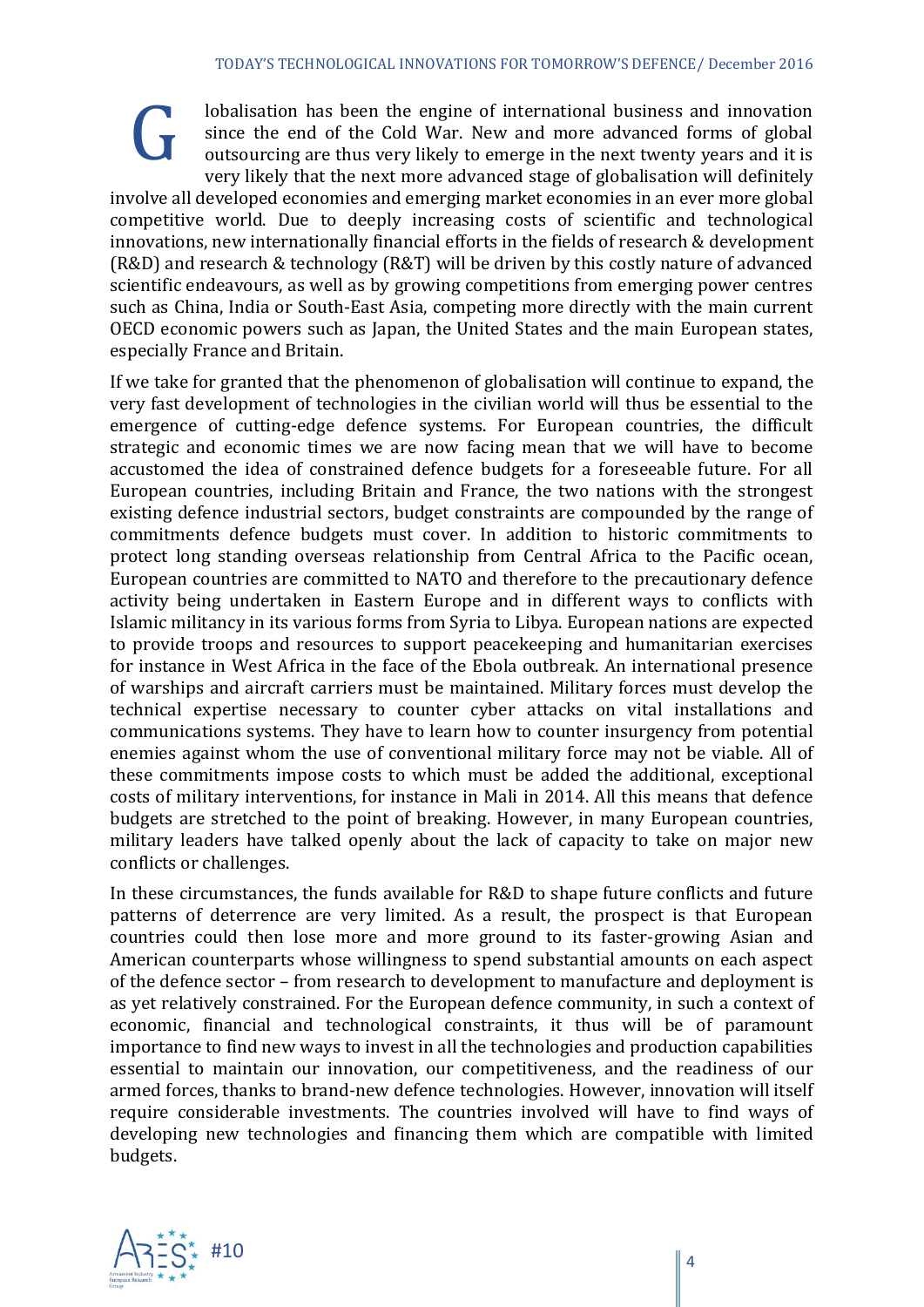In reaction to the consequences on defence technologies and budgets of this quickly changing world and taking into account the need to keep a clear technological advance on possible key security challengers for the next thirty years, the United States launched in November 2014 their "Third Offset Strategy" (TOS)<sup>1</sup> to bolster what they consider to be their weakened conventional deterrence when then–Secretary of Defence Chuck Hagel announced in a speech at the Reagan National Defence Forum in California a new Defence Innovation Initiative, which included this Third Offset Strategy. In a conference organized in London in September 2015 by the Royal United Services Institute for Defence and Security Studies (RUSI), the well-known think tank of the British Ministry of Defence2, Trevor Taylor, research fellow in defence management, and U.S. Deputy Defence Secretary Bob Work insisted on the fact that "*first, potential competitors are pursuing levels of advanced weapons development that we haven't seen since the mid-1980s. Second, our attention has been rightly focused on the Middle East for the past 14 years, and post-war budget cuts have limited our own technical investments".*

The first offset strategy was developed in the 1950s when President Eisenhower emphasized nuclear deterrence to avoid the larger expenditures necessary to conventionally deter the Warsaw Pact. Then, in a second period from about 1975 to 1989, the term "Offset Strategy" referred to technological superiority to offset quantitative inferiority in conventional forces when compared to the ones of the Soviet Union. Secretary of Defense Harold Brown's "Offset Strategy" (1977/1981) emphasized new intelligence, surveillance, and reconnaissance (ISR) platforms, improvements in precision-guided weapons, stealth technology such as the F117 fighter, and space-based military communications and navigation such as the GPS (global positioning system).

However, unlike the first two offset strategies, which depended on military development, the third American strategy would rely on commercially driven technology such as robotics, autonomously operating vehicles, guidance and control systems, visualization, biotechnology, miniaturization, advanced computing, big data analytics and additive manufacturing, which also means a real challenge to European industries to take up the gauntlet.

In such a context determined by this third offset strategy, one of the primary factors determining the future of innovation and technologies, as part of a global defence industry in a globalised system of trade, could be a widespread development of dual-use technologies that can be applied to military purposes. As emphasized by former colleagues and French researchers Valérie Mérindol and David Versailles in their article published in 2010, "*dual-use policies represent now a dimension central to military R&D policies and should not be understood only as a transfer mechanism between the civilian and the military"*.

At first, this concept of dual-use came from strategic studies when there were concerns about arms proliferation through the international transfers of "dual-use products and technologies". In more recent years, this concept of dual-use technologies has been widely used much more to offer a viable solution to the technological and financial problems faced by military organizations<sup>3</sup>, as a consequence of the so-called military technical revolution and of the changing international context favoured by fast-growing emerging powers. Indeed, dual-use technologies play an integral part in military development, but they heavily rely on the degree to which advanced dual-use technologies are both available and continuously advancing in an increasingly globalised economic system.

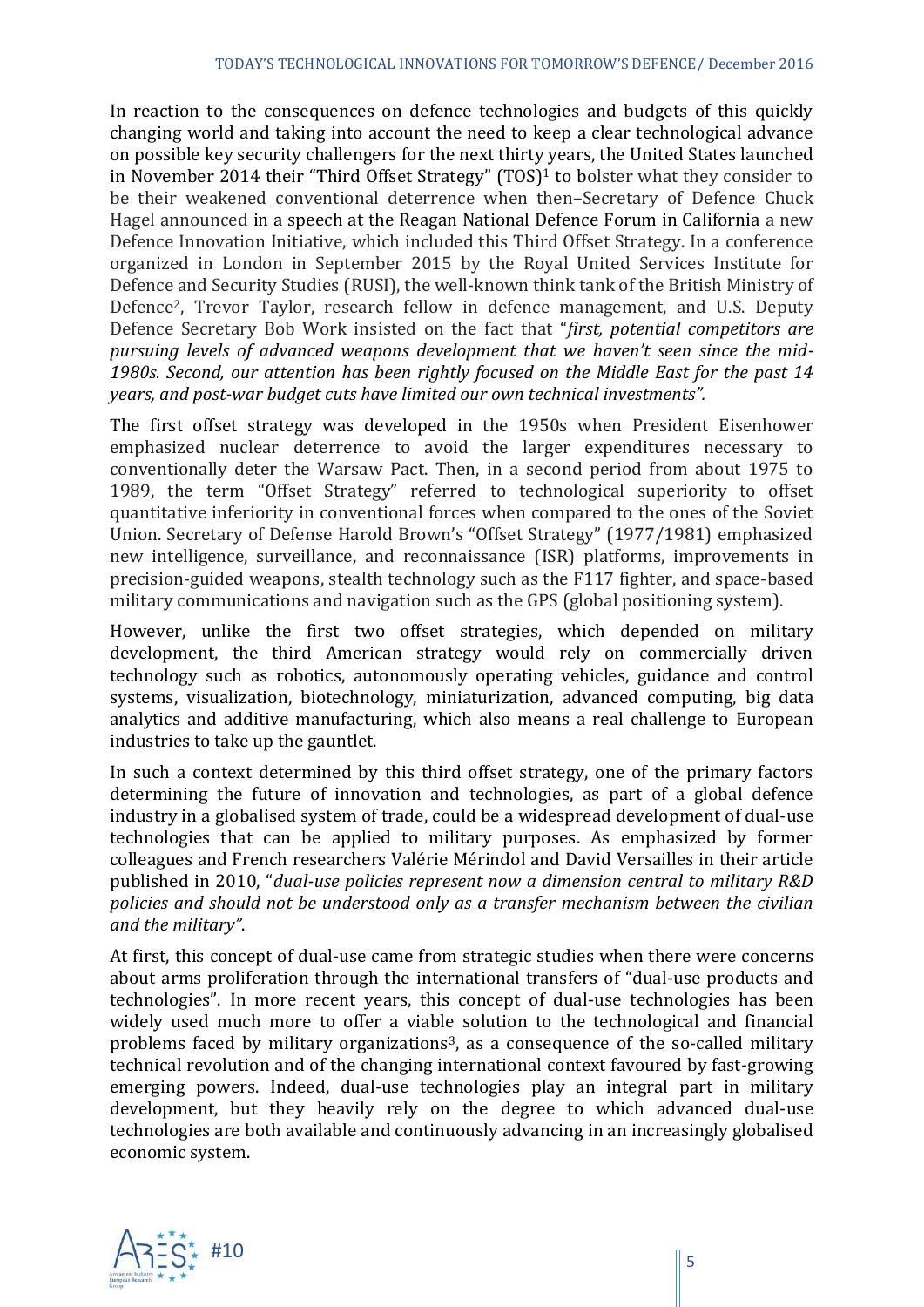For Europe's defence markets and future innovations, the European Commission considers that a fragmented market hampers innovation and lead to the duplication of defence programmes and research, undermining Europe's global competitiveness and the effectiveness of the EU's Common Security and Defence Policy (CSDP). The Commission believes that reduced defence budgets and escalating development costs make it too expensive for European countries to maintain a comprehensive national defence industrial base; hence the key objective of the European Commission's defence industrial policy to develop a competitive and innovative European Defence Technological and Industrial Base (EDTIB). Many individual member states, however, remain sceptical of the concept of creating an industrial base at a European level and continue to argue for cooperation based on the development of the sector a national level and through selective bilateral initiatives. Other European countries, including France, strongly support the idea of an effective European Defence Technological and Industrial Base. In Britain, these opposite positions were confirmed by the most recent UK strategic review of defence<sup>4</sup> written in 2015 and by a study conducted by King's College London called "*a benefit, not a burden; the security, economic and strategic value of Britain's defence industry*" <sup>5</sup>. Both confirm the perceived value of a strong indigenous industrial defence base and the concern that the quality and breadth of that base is already eroding in the face of the squeeze on spending. These different approaches complicate the debate but in the end we believe that cooperation is possible in many areas even if the full-scale integration of the sector across 28 countries remains impossible. The existing elements of cooperation – for instance between the UK and France on drone technology and on some elements of nuclear technology – are encouraging indicators of what is possible. So is the much wider cooperation across many European states on counter terrorism. Faced with real and immediate challenges much is possible.

Our article focuses on the possible ways through which a new model of military innovation in the field of Defence innovation and among European defence industries and companies could be developed, based on the best possible practices taken from various European countries. This process could lead European countries to develop, by agreement, a diverse industrial base across the European Union which would meet Europe's own defence needs and would be able to compete on world markets. If successful, this would enable European countries to develop a relationship involving both cooperation and competition with American defence industries and their innovative power. This would represent a distinct improvement from the current situation where substantial elements of the European defence industrial base are little than more a "subsidiary" of American innovation and its technological might, and this last aspect could even worsen for European states and industries if the Third Offset Strategy is to succeed.

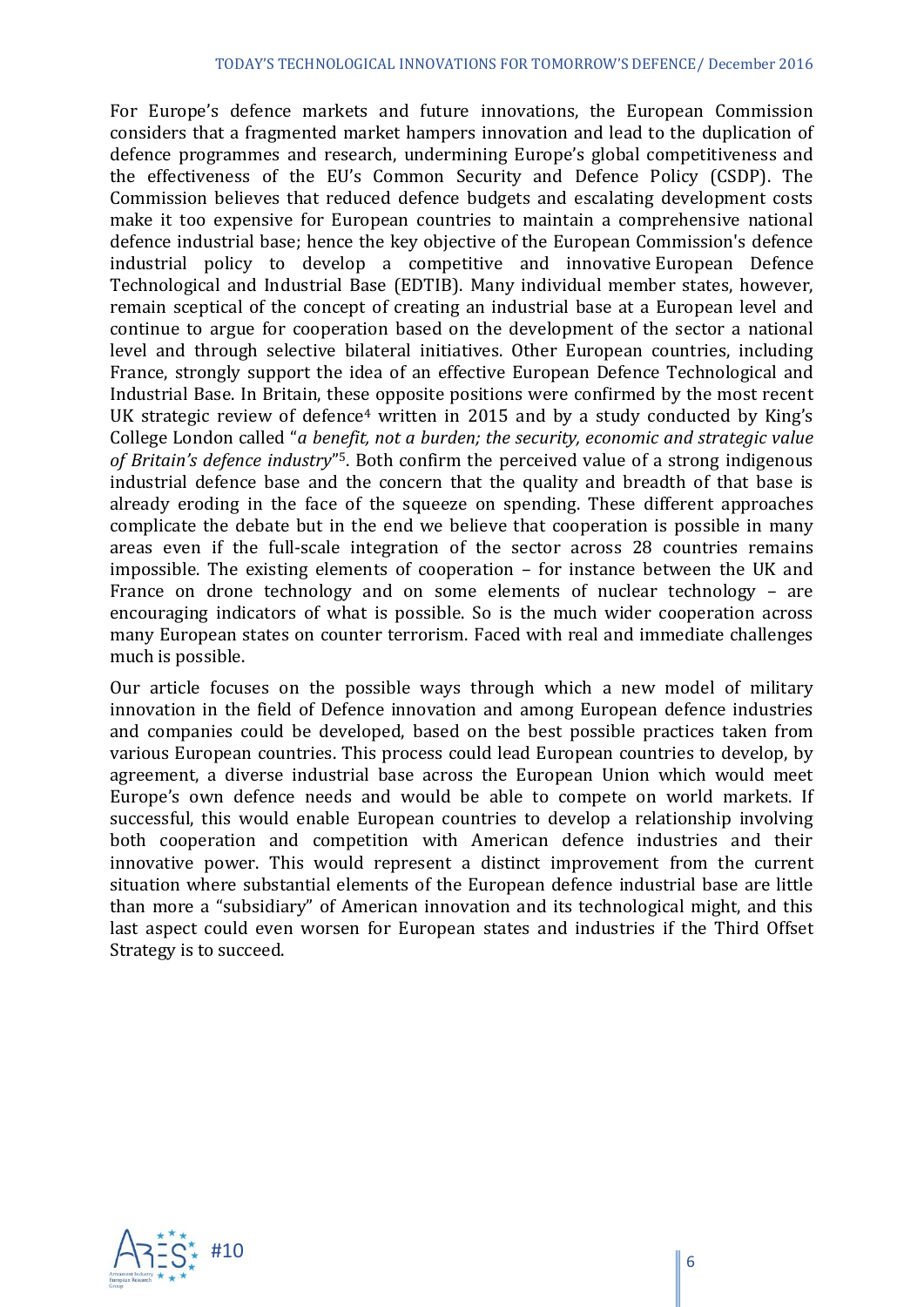# **DUE TO THE CHALLENGE IMPOSED BY NEW MODELS OF MILITARY INNOVATION, COULD INNOVATIVE CIVILIAN COMPANIES BRING NEW INNOVATIVE SOLUTIONS TO THE MILITARY SECTOR?**

Today's threats and challenges require flexible, creative solutions that would theoretically be realized through greater cooperation between public and private sectors, military and civilian ones, companies and public administrations. We recently realized that these threats and challenges were coming more and more from new industrialised countries such as China, at a time when European defence capabilities are much more being focused on organisations such as Daesh, which certainly owns the lethality and high-tech capabilities of modern weaponry they used in a frame of asymmetric tactics such as terrorism and cyber warfare. But Daesh is indeed an organization which as nothing to do with the Chinese industrial might the American Third Offset Strategy is due to counter. For European countries, countering these threats from Daesh may certainly require to adapt our industrial and technological solutions through innovations, which could leverage the capabilities that exist both inside and outside defence or civilian industries. But the very same countries are forgetting at the same time that more and more factories and key technologies are being bought by Chinese investment funds depending on key Chinese ministries such as defence or energy, ready to export recently bought European technologies to Chinese industrial complexes. One has to admit that nobody cares. European governments are much more concerned on showing how attractive they are to foreign investments such as IEF for foreign investments in France than to prepare a competitive and protective strategy for European technologies.

One has also to keep in mind that "Innovation" is a sort of buzzword for everyone nowadays in Europe, contrary to China or the United States, starting from supposed new ways of managing people in companies and public services, both in the military and civilian sectors, to real innovations in hard sciences and technologies, which indeed make our future security credible enough when being compared to our current and niggardly preoccupations of coping with low rate technological tools used in recent terrorist attacks in Europe.

It does not mean that technology is the only key or even a perfect solution to our global security problems. Indeed, as Islamic terrorists told us when they attacked in Paris, Brussels and Nice in the last few months, basically, one has to understand that European countries first need human intelligence before innovation and new technological toys our industry and military forces are keen on developing and playing with.

In fact, an efficient security system must use and mix at the same time a high level of human intelligence with technological tools in fields such as space, cybersecurity, drones or sensors, which are key to help us organizing our global defence. However, apart from human intelligence and technologies, money is in reality going to be again the determinant factor able to give us a low or a high profile to our global security system. Indeed, as quoted in their recent article<sup>6</sup> called "*2016 Aerospace and Defense Industry Trends*", Randy Starr, William Lay, and Chuck Marx, from Strategy& (PWC), reminded us what was exactly our current situation in which "*the aerospace and defense (A&D) industry finds itself in an increasingly challenging predicament. In recent years, military spending globally has been under immense pressure, governments around the world haven't started many significant new weapons programs, and few are on the horizon*". And

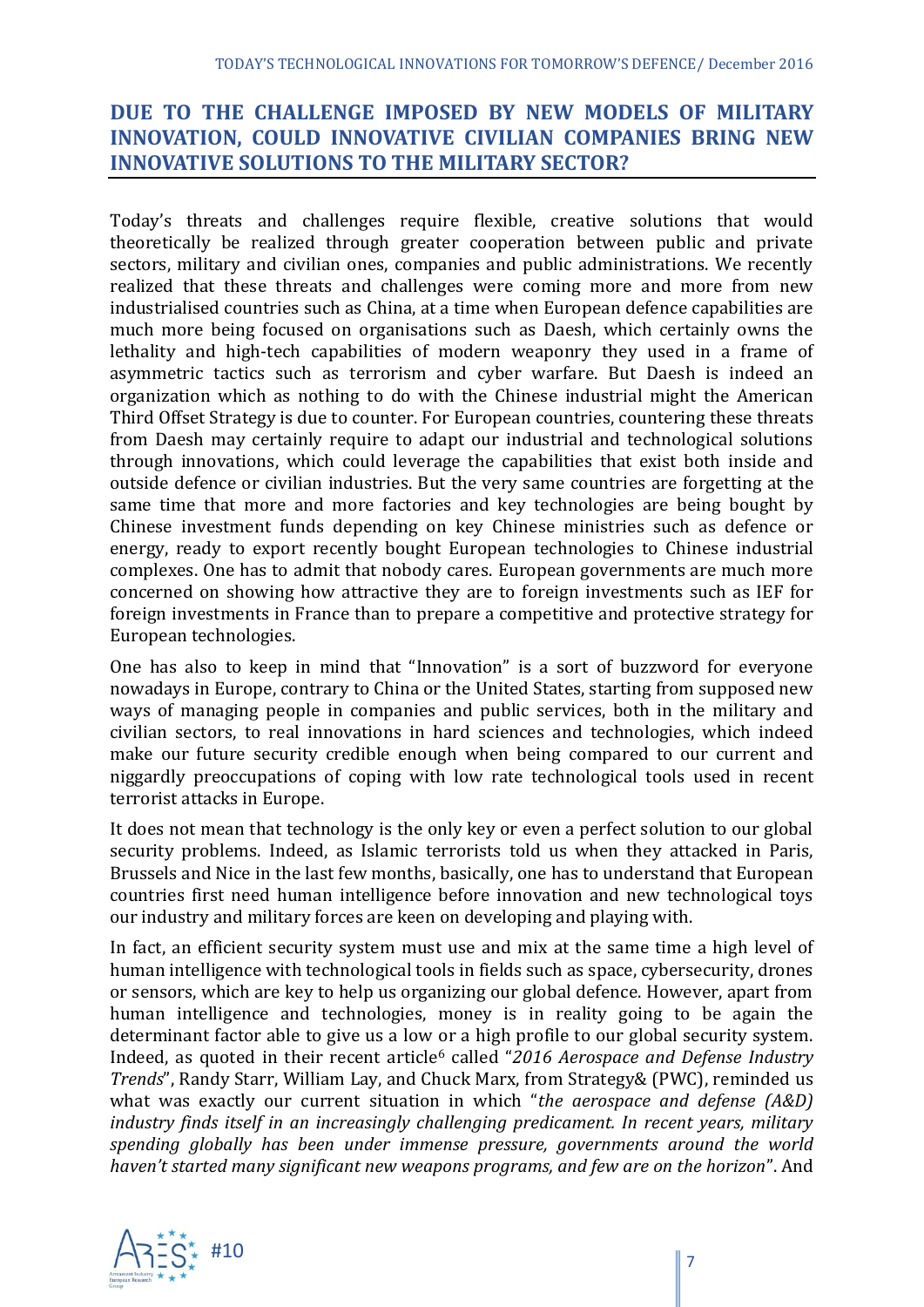thus, industries have to find new ways to convince public authorities to adopt a new technological business model to take into account the rationalisation of defence spending and the durable scarcity of public money devoted to defence.

In a world where money is being considered as a scarce resource on the medium and long term, using innovation and technologies already developed, adopted and largely used in a civilian world is seen as a way of limiting public spending in defence sectors, without damaging too much the level of our security, especially at a time when public opinions could get the feeling that political authorities are in fact unable to counter Islamic terrorism and new asymmetric threats. And in fact, European Union's member states can't definitely match with the United States with a possible added money put on the table to cope with the Third Offset Strategy. The United States do not need it or just for non-strategic positions in new technological programs. In the best possible case, European money and contributions to any American project will be considered as subsidiary.

To confront the challenge of military innovation through innovative solutions from the civilian world is thus a process in which one has to be very cautious. Many commentators recently saw the Industry 4.0 process, also called the fourth industrial revolution, as a global panacea based on a large trend of automation and data exchange in manufacturing technologies7. But no one really agrees on what innovation means and what could be the main bridges between civilian and military technologies and innovations. In a recent interview given to the website *Defense Entrepreneurs Forum*, Adam Jay Harrison, a member of the *Defense Entrepreneurs Forum* and a former Director of the U.S. Army Technical Operations Support Activity, founder of Mav6, an aerospace and defence technology company, said that innovation was "*one of those non-word words that mean everything and nothing. There is no orthodoxy in the Pentagon on the definition of 'innovation' – some programs, like the Long Range Research and Development Planning Program, use it to refer to the development of game-changing, strategically significant weapons systems, while other programs, like the new DOD Defense Digital Service refer more to a process of rapidly solving complex problems*". Clearly, the Third Offset Strategy is there to limit non-orthodox positions towards innovation. The Defence Strategic Guidance (DSG) presented in November 2014 articulated ten missions the joint force must accomplish in the future. These missions include the ability to deter and defeat aggression, to project power despite anti-access/area-denial (A2/AD) challenges, and to operate effectively in cyberspace and space.

Because the rate of technological change is accelerating and considering this American Defence Strategic Guidance, one has to keep in mind that innovation is a system which can follow three different ways, as reminded by Peter Drucker $8$  in 1998, the first way is systematic continuing improvement, basically close to training and experimentation. The second way is based on building tomorrow's systems using today's proven techniques and technologies; an evolutionary requirements-based R&D frequently adopted by ministries of defence in times of constraint defence budgets. The third way is innovation with a goal that makes obsolete and, to a large extent, replaces even the most successful current products and processes; something much more limited nowadays in the military industrial world.

Indeed, innovation became a nebulous term that describes all things new from mobile phones to swimwear9, while Innovation is in reality simply anything novel and useful that one implements. As quoted in November 2014 by then US Secretary of Defence Chuck Hagel for the American Department of Defense's (DOD's), Western countries need

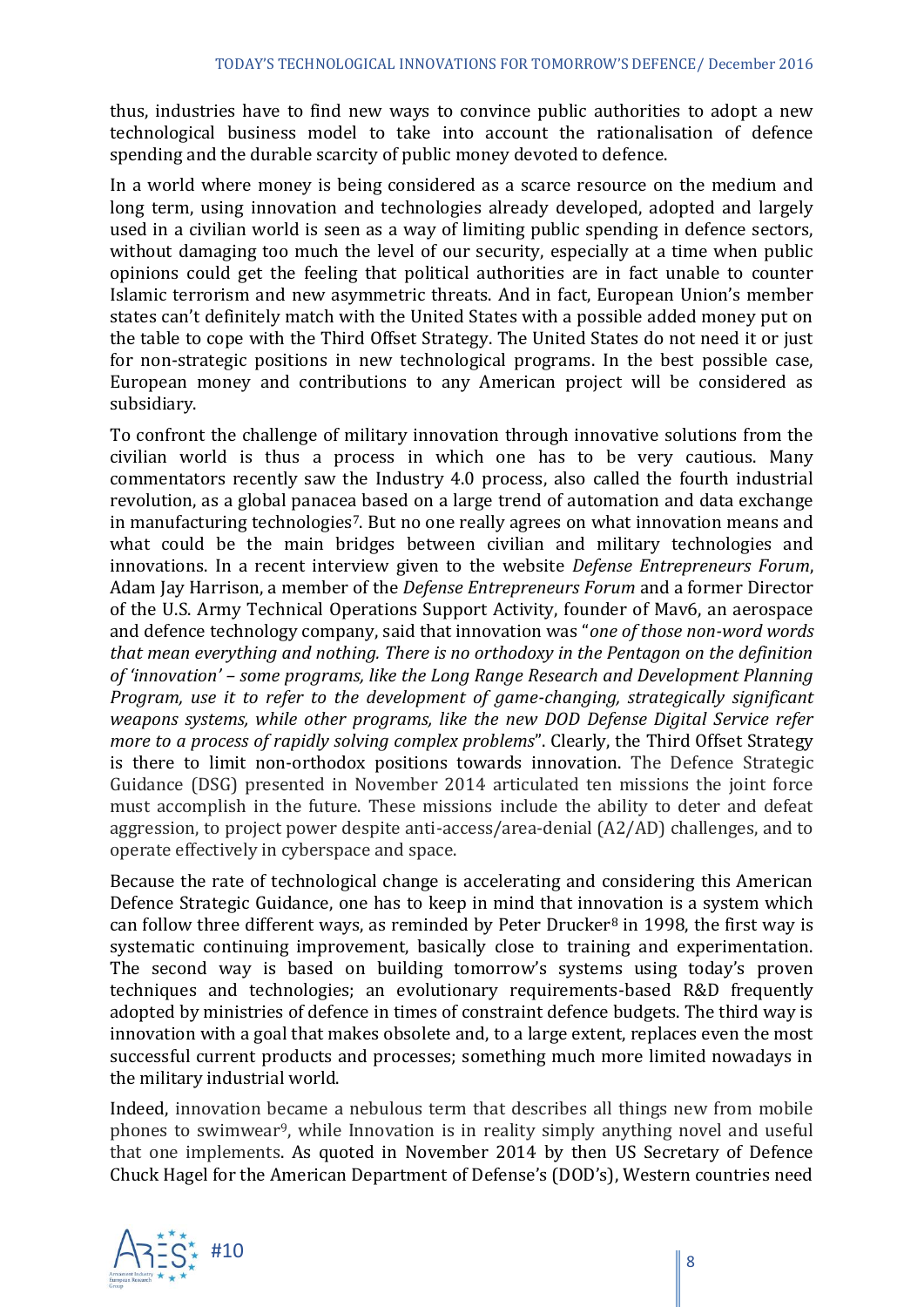to adopt innovative practices and means of operating in increasingly contested environments due to the fact that "*we are entering an era where our dominance in key warfighting domains is eroding, and we must find new and creative ways to sustain, and in some areas expand, our advantages even as we deal with more limited resources*."

#### **COULD NATIONAL MODELS OF INNOVATION TAKEN FROM FRANCE, GERMANY AND BRITAIN BE TAKEN AS EXAMPLES FOR MIXED MILITARY AND CIVILIAN INNOVATIVE SYSTEMS?**

In Europe, despite continuing decreasing defence budgets, a few countries kept their national models of defence innovation, more specifically in Britain, France, Germany, and Sweden, the four last national systems of innovation (NSI) of significant scales on the European continent, though, for some limited sectors and technologies in defence, Italy, Spain, Switzerland, and Austria kept a few bits of it. However, despite the importance of defence technologies in these countries, innovation and investments are still at a low point and put European states in a position of marginalised partners inside NATO when one comes to terms with transformation, capabilities and preparation of the future10.

Clearly, Europe states cannot afford to remain barren on defence R&D and they cannot rely on investments made decades ago. European defence investments need constant watering and without ambitious levels of R&D investment, Europe's defence technological and industrial base will eventually erode on the long term.

Considering this situation and taking into account the deep industrial and technological fragmentation inside the European Union (EU), European institutions recently tried to offer a minimum of cohesion to the 28 member states, including Britain, in a communication published in 2013, recognizing the need for a strong and less fragmented European defence industry to sustain and enhance Europe's military capabilities and the EU's autonomous action<sup>11</sup>. Howeverat the moment where european commission is launching an initiative to finance common R&T at the EU level with the Preparatory Action (PA) for the period 2017-2019 with in mind a real EU funded Defence Research Programme (EDRP) for the period 2021-2027 12, there are important differences in the level of innovation activities carried out by very highly heterogeneous sub-sectors. In order to identify where there is a possibility for common European interventions to stimulate, steer or complement the defence sector's innovation activities, the sector's capacities and incentives to innovate need to be reviewed in countries where some national systems of innovation still work in the field of defence and to get innovation, if possible, from dual-use technologies.

If we look at the situation in all the European countries, there are some products that are of interest to both military and non-military users such as secure communications and surveillance technologies like unmanned aerial vehicles and sensors, there still is a large amount of difference between military and non-military products, but how European companies and states can benefit from a dual industrial system is a complete other matter. In the three examples chosen in this article, voluntarily in Europe, which are Britain, France, and Germany, the three countries with the strongest track record of investing in defence, government policies towards their defence industries are clearly of

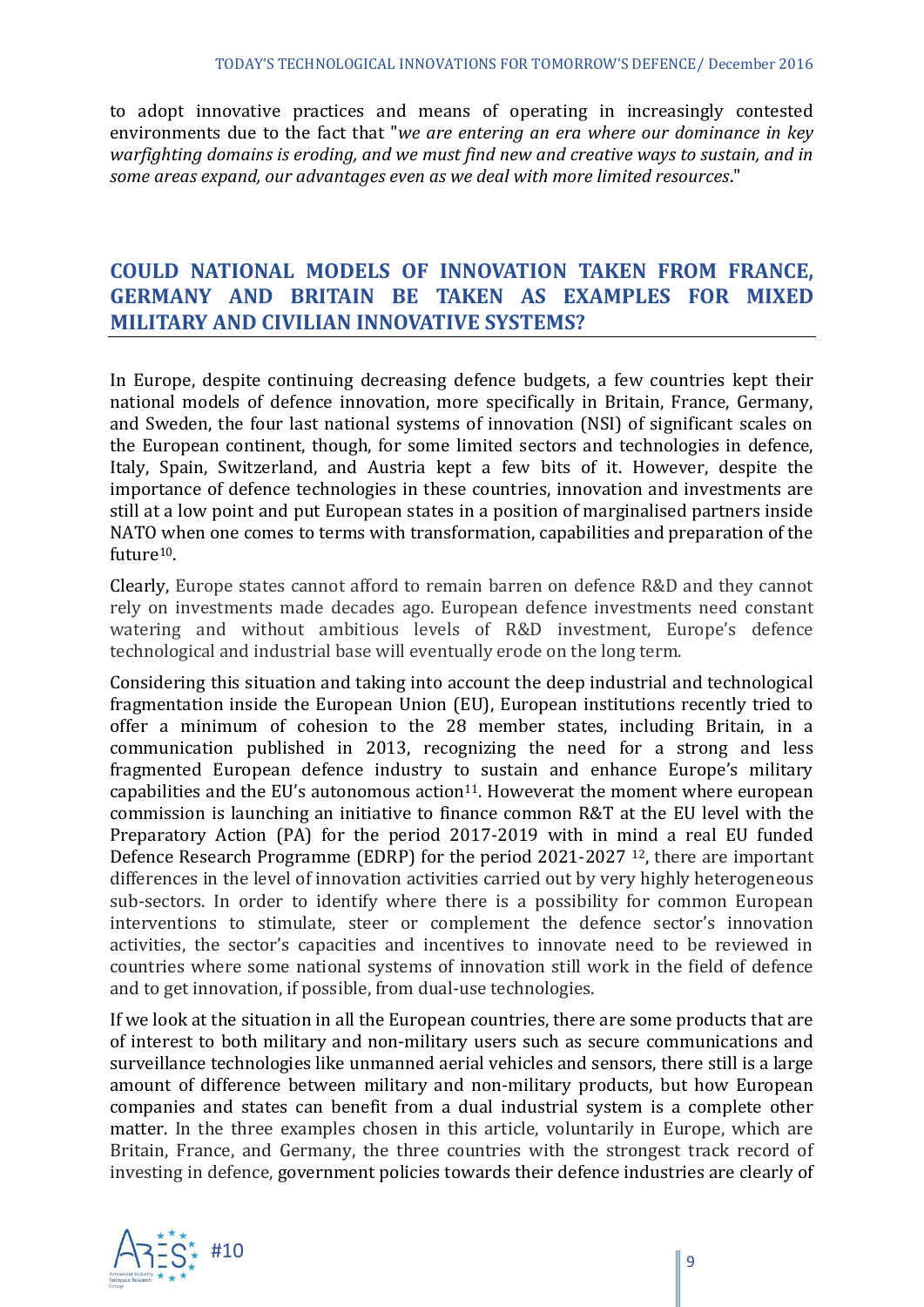central importance both in determining the possible fields of investment for innovations, their relationship with their European defence industry possible partners, and the level of mixed activities between military and civilian technologies, which are in fact very limited.

Due to its recent role in conflicts in Mali and Central Africa, and its new position of Europe's first arms exporter, the importance of its defence industry, the still strong position of public R&D, the role of dual-use technologies on innovation, and persistent positive public attitudes towards research and innovation, France is the first European example we have in mind, and one of the possible sources of inspiration for other European or Northern American countries in the field of defence innovation. As part of its wider strategy of taking steps to get France out of its current economic and social difficulties, following a year's work by the National Council for Industry, the French government published in May 2015 a new strategic review for France's industrial policy priorities and decided to give this programme an additional boost by adopting a new approach in the form of an "Industry of the Future" and a new logic in the form of nine industrial solutions. Though it is a non-defence strategy, it could have consequences on defence, but the link is difficult to make a proper comparison with the American Third Offset Strategy.

These priorities defined in the "Industry of the Future" stem from exhaustive analysis of growth markets throughout the world and a comprehensive evaluation of France's role in the globalization of each of these markets. The project was led by the Directorate General for Competitiveness, Industry and Services (DGCIS), now the Directorate General for Enterprise (DGE)13, a division of the former Ministry for Industrial Renewal, in association with France's innovation clusters and sector-based strategy committees within which business leaders, employee and employer representative organizations, relevant government departments and professional federations were represented. The priorities were selected on the basis of three criteria: presence in a growth market, or one with considerable growth prospects in the global economy (1); principal reliance on technologies that France masters, their adoption throughout the economy and their development, as well as the mass-production of new industrial offerings (2); established existence of a strong position in the relevant market, with leading companies, or an academic, technological, commercial and industrial ecosystem providing the foundations of a strong position (3) <sup>14</sup>.

There is also a more military approach of innovation going on in France and all French governments tried for the last forty years to keep it strong enough to preserve the French industrial and technological defence base, whatever happens to the defence budget. The country has been preparing its industrial future with its Defence Armaments Procurement Agency (DGA), a department of the French MOD and a strong influencer of technological defence capabilities through its direct involvement in major weapons programs, to ensure a continual access to the necessary industrial and technological base by developing strategies for research and technology, industry and cooperation; which is not at all contradictory with the document and plan explained above from the DGCIS. The DGA's work covers the entire range of technological maturity (demonstration, technology research and basic technology) and is intended to build a European technological base for defence and security. In order to do this with the necessary level of efficiency, the DGA prepares threat scenarios and defence systems in close coordination with the armed forces, imagining possible futures, anticipating threats, risks, and possible advancing technology. The DGA identifies threats that may be

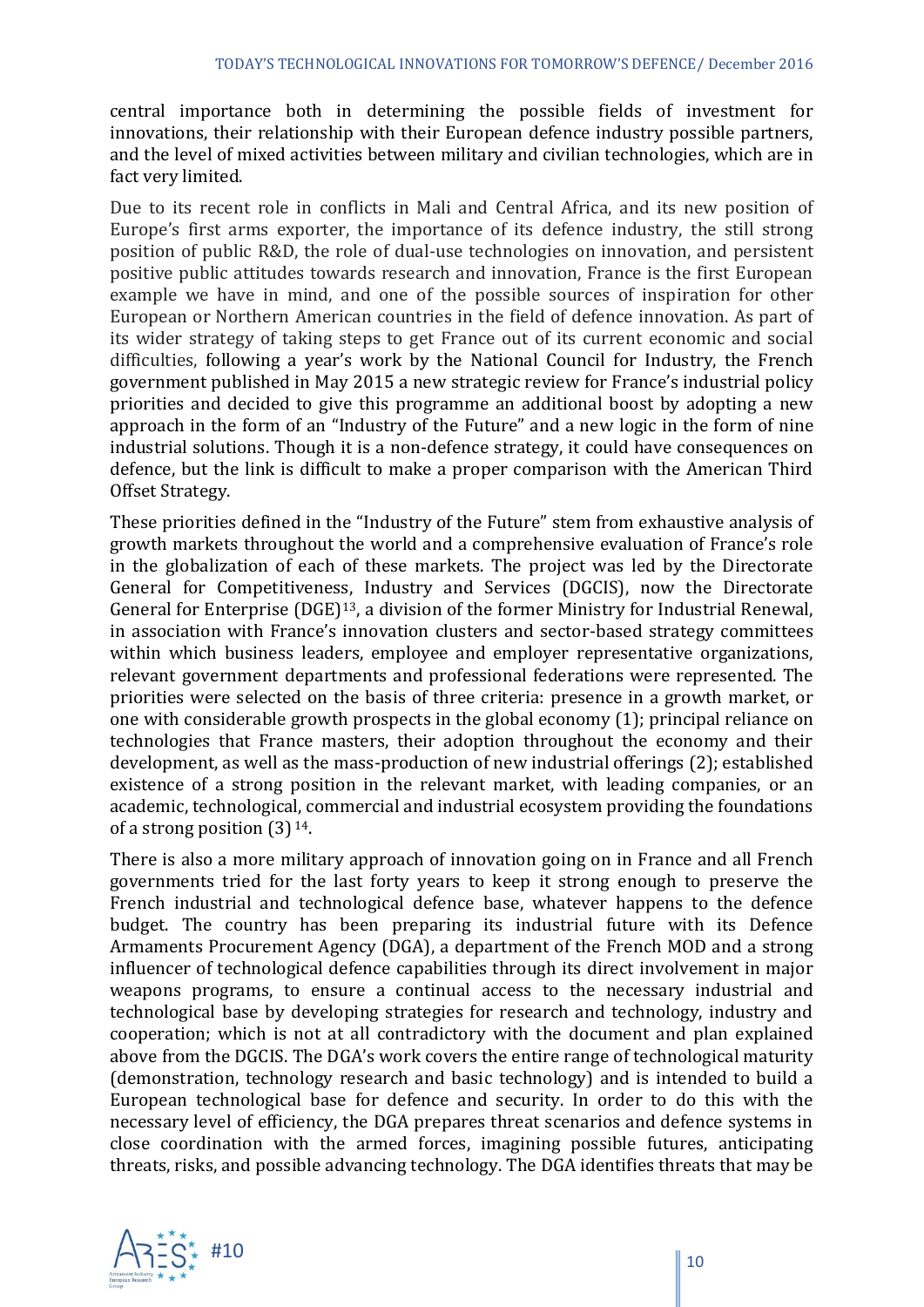encountered in the future and the technologies for responding to them. Planning provides directions for defence research and is used to prepare the plan for equipping the armed forces. It identifies the technological skills necessary for building tomorrow's military equipment and the result of these different approaches is summarised in the 30-year forecast plan called PP3015. A useful way of doing things and to follow what works in the United States would be to develop the links between civil and military R&D with the "Rapid funding" for civil/military SME and Astrid funding in cooperation of the French National Agency for Research (ANR).

Germany is clearly not on the same trend. When being compared to French or partly French defence groups such as Thales, Dassault, Safran, DCNS or Airbus, German defence industries face the prospect of consolidation as the German government tightens restrictions on arms exports. This predictable decline is based on figures in line with a concerted policy shift engineered by Economics Minister Sigmar Gabriel, who sought to substantially reduce German weapons exports since taking office in late 2013, particularly to governments in the Middle East with poor human rights records. To illustrate this point, German government approval of arms exports to Arab countries fell to €660 million in 2014 from nearly €2.1 billion in 2013. Most German defence companies could sooner or later lack the size and resources necessary to compete in international markets, despite the importance of KMW, a company making mostly highly protected wheeled and tracked vehicles, RheinMetall, ThyssenKrupp, Diehl or the German branch of the Airbus group. This situation explains why Germany is shy on having a global or even a minimal plan for defence innovation, at a time when Germany should need a clear plan for ensuring its forces have access to the most innovative technology they need to accomplish their missions. The German government tried to change it and a defence industrial strategy called "*Strategiepapier der Bundesregierung zur Stärkung der Verteidigungsindustrie in Deutschland"* was published in Berlin in July 2015 in a perspective to have a higher defence budget than France<sup>16</sup>. There is inside a notion of key technologies in the paper on defence industrial strategy. There is also a new white paper published last June on the subject<sup>17</sup>, which shows a possible will to do and make things, but concrete realizations are not define in this new defence white paper.

Truly, technological hubs are strong in Germany, such as Darmstadt for software, Aachen for manufacturing, or Munich and Hamburg for aerospace, but their main benefiters are civilian industries<sup>18</sup> and the German trade balance, being highly positive for a long time. This last factor is indeed a living proof of the might of German industries and innovations, but it is of no help for defence innovation or possible French/German defence cooperation on technologies.

In Britain, contrary to Germany and close to France's defence industrial model, defence industrial capabilities remained strong and Britain alongside France is the only other European country that can design, manufacture, integrate, and market complete sea, land, and air-based systems, such as fixed and rotary wing aircraft, aero-engines, warships and submarines, air-to-air and air-to-surface missiles, low level air defence, field guns, or military land vehicles. Britain has an organisational system different from the French one, but its structures share globally the same goals as the French DGA does. For example, the Centre for Defence Enterprise (CDE) funds innovative research that could lead to a cost-effective capability advantage for UK armed forces and national security; the Defence Science and Technology Laboratory (DSTL) formed on 1 July 2001

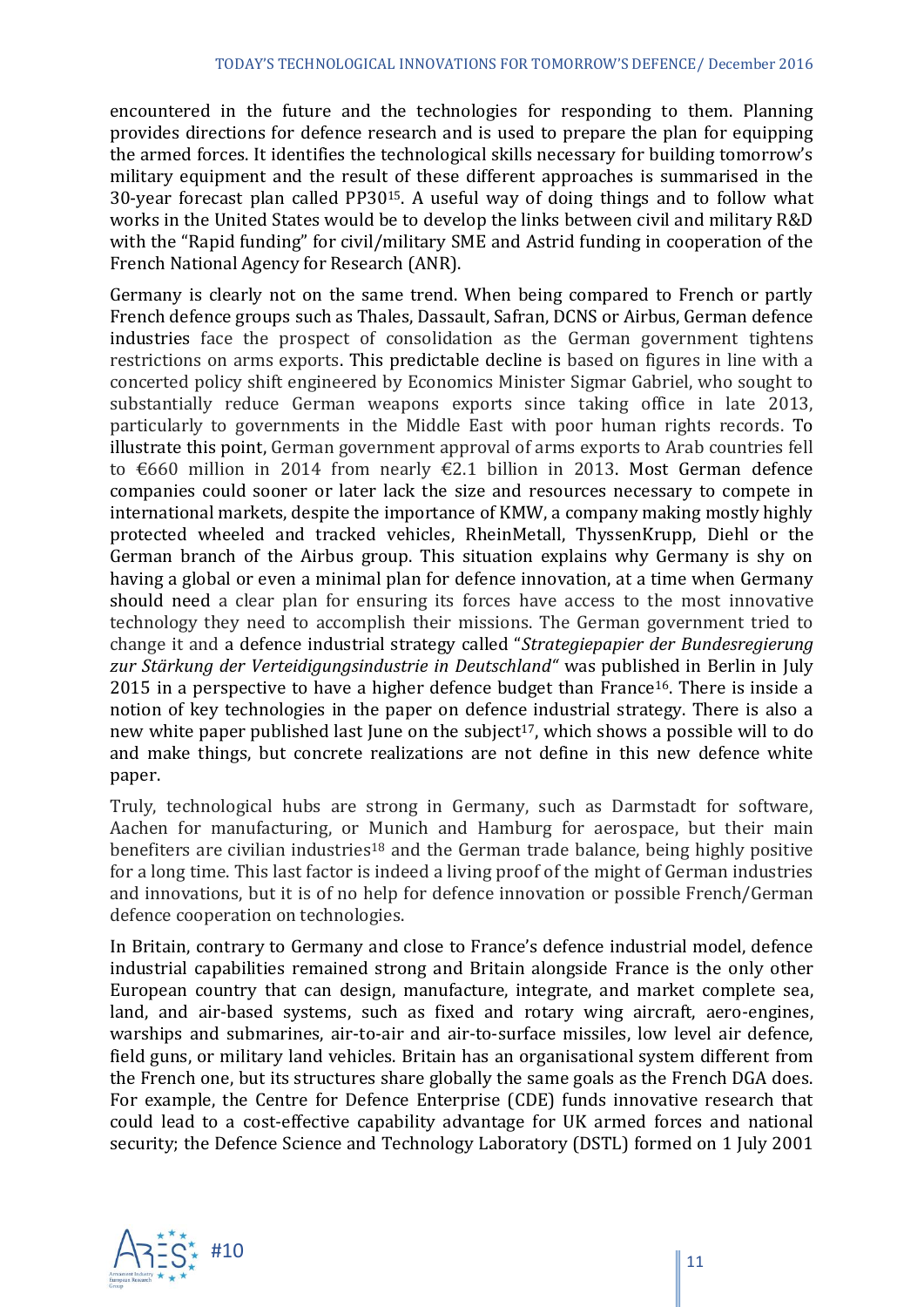ensures that innovative science and technology contribute to the defence and security of Britain.

For dual-use technologies, though most British defence companies are in fact large multi-business companies, military and civil productions are historically organizationally and physically separated. Internal technology transfer between defence and civil divisions of British companies are thus limited by security concerns and other blockades such as internal accounting and budget procedures. They do not have any incentive for interdivision knowledge sharing, a phenomenon limited to smaller suppliers where dual-use technological activities are key to survive. Being without any real synergy between civilian industries on one side, and defence industries on the other side, is a durable fact, but it does not mean for Britain that it is unable to work efficiently on defence cooperation<sup>19</sup>.

So, if there is any possibility of seeing new defence programs and innovations to emerge in Europe in the next five years, a realistic option could be a French/British cooperation based on their key industrial defence companies. However, this option is realistic if there are a political will and a budget for it on both sides, and if Britain is in fact ready, after the Brexit option, to go on defence innovation and technologies with its traditional European partner, France. For France, this country could get an option to reinvest in defence when considering its recent successes on defence world markets. France's capability to go on with European defence cooperation could nevertheless be limited by the impact of its public debt and the lack of any financial room for manoeuvre to increase its defence budget and to offer a credible alternative to prevent its European partners to give in to the lure of American ideas on offsets.

**IS COOPERATION BETWEEN THOSE EUROPEAN STATES, WHICH ACTUALLY HAVE DEFENCE INDUSTRIAL CAPABILITY AND THE WILL TO DEVELOP IT FURTHER, STILL POSSIBLE? CAN IT BE BASED ON DUAL USE TECHNOLOGIES? IS THERE A LIMIT FOR THE DEFENCE INDUSTRIAL SECTOR?**

In practice however, even in the context of broad European cooperation, the research and industrial capacity to find and develop the advances required lies in a small number of countries led by France and Britain. Both have extensive experience of scientific and technical development and both have demonstrated across a number of different fields from nuclear technology to advanced aircraft and cyber technology the ability and willingness to apply knowledge for defence purposes.

The German position is different, but German firms have high levels of technical expertise and a crucial role to play in a number of areas including advanced engineering technology.

All three have successful private sector enterprises and academic institutions working on technologies, which are likely to have defence applications. The level of cooperation between these countries will be crucial in determining the success of Europe's future defences. Because of current budget constraints, the ability of all three or indeed any other European country to keep ahead of technical progress across a range of different

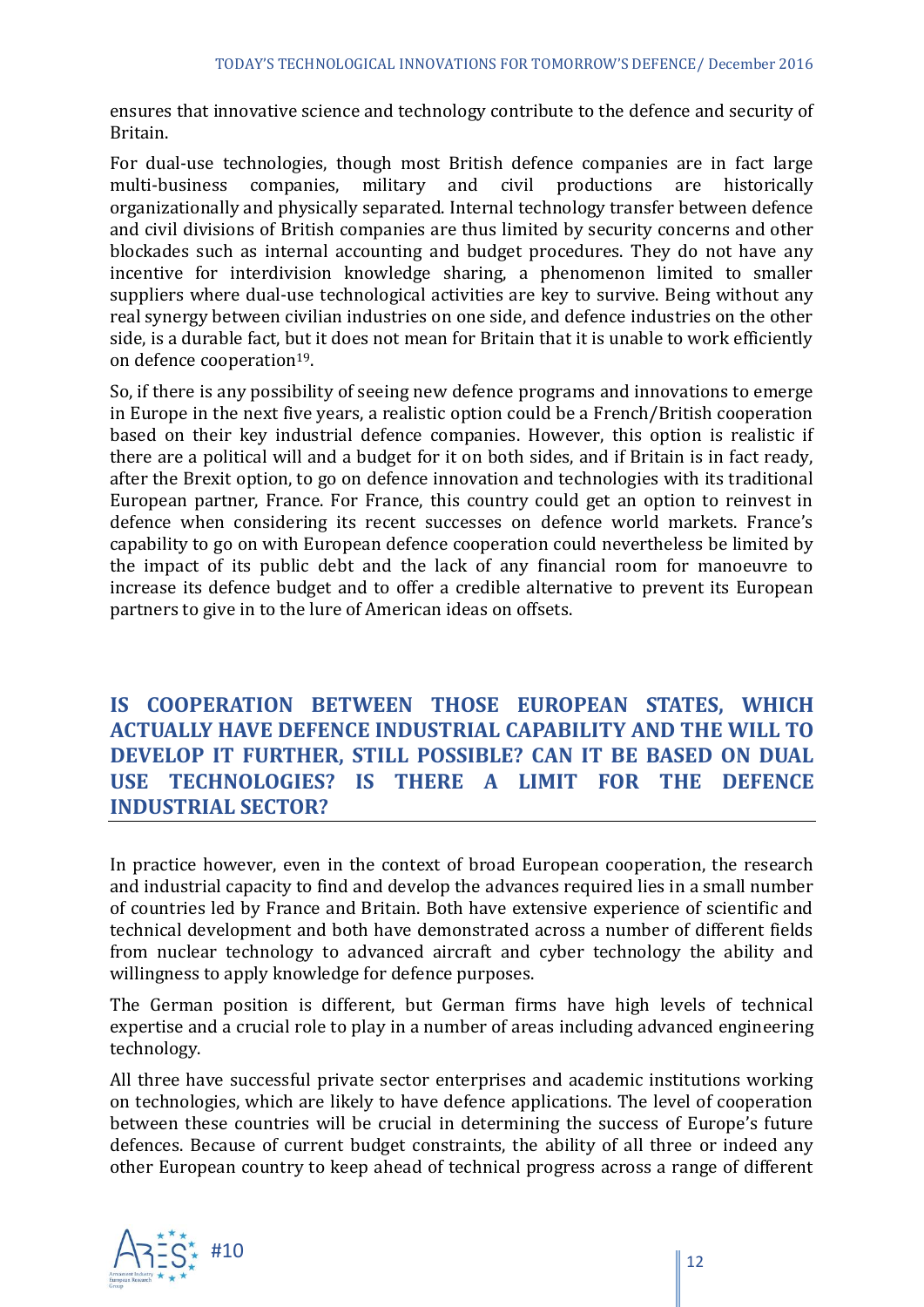fields is highly doubtful. Cooperation exists already not least between Britain and France on nuclear technology, and between Britain, France and a number of other European countries on the responses to terrorism including surveillance techniques.

This sort of cooperation is valuable both in sharing knowledge and in reducing the costs of research and development. The creation of single systems, for instance to monitor terrorist threats, is likely to be more effective than the development of distinct national systems which may prove to be incompatible when most needed. The events of the last year have shown the value of intelligence based on technology and data analysis in combatting the threat of Islamic or other terrorist activity within Europe itself.

Cooperation can be sensitive because it involves the pooling of knowledge and the sharing of an industrial base in a field, which has historically been a matter of strictly sovereign concern. Those challenges have to be recognised rather than evaded, but we are convinced that the combination of economic necessity and the shared interest in defending our societies in the face of exceptional threats makes the effort well justified.

The decision of the United Kingdom to leave the European Union may also appear to complicate such an agenda of cooperation. We do not believe this needs to be the case. Whatever the outcome of the Brexit negotiations, the United Kingdom will continue to share many common defence interests with its neighbours and to hold a range of technical and industrial skills which are directly relevant to the needs of Europe as a whole. There is no reason why bilateral and multilateral links should not be maintained and further developed.

In such a tricky context, the commitment to dual use is not of course a complete solution. The use of particular technologies between their civilian and military applications can vary to a very wide degree and military applications can require very specific adaptation to particular challenges. Modern military air forces could not have been developed without the prior advances in civilian aircraft design and construction. The area, up to that point, is a prime historic example of dual use in action.

But once that initial development had taken place, military aircraft evolved in quite different ways, each requiring extensive investment and specific technical expertise.

The commitment to research and development in new technology cannot simply be outsourced to the commercial side, and the additional spending required to take a commercial application and to make it relevant to the needs of the military could continue to be considerable.

In addition, there are security considerations to be borne in mind. The protection of intellectual property in civilian technology development whether in universities or private firms tends to be limited and the process of cooperation and knowledge exchange tends to be much more open than would be the case in military work.

Work for instance on advanced materials or mathematical simulations or data collection and analysis if undertaken in a private enterprise or university lab is usually the product of a diverse mix of researchers with no test of nationality and only minimal security requirements. The culture of civilian research of this type is quite different from the closed nature of much military oriented research, and in many countries and companies, this would be difficult to change. Major corporations are not bounded by national borders and seek to attract the very best staff. So do the major European research universities.

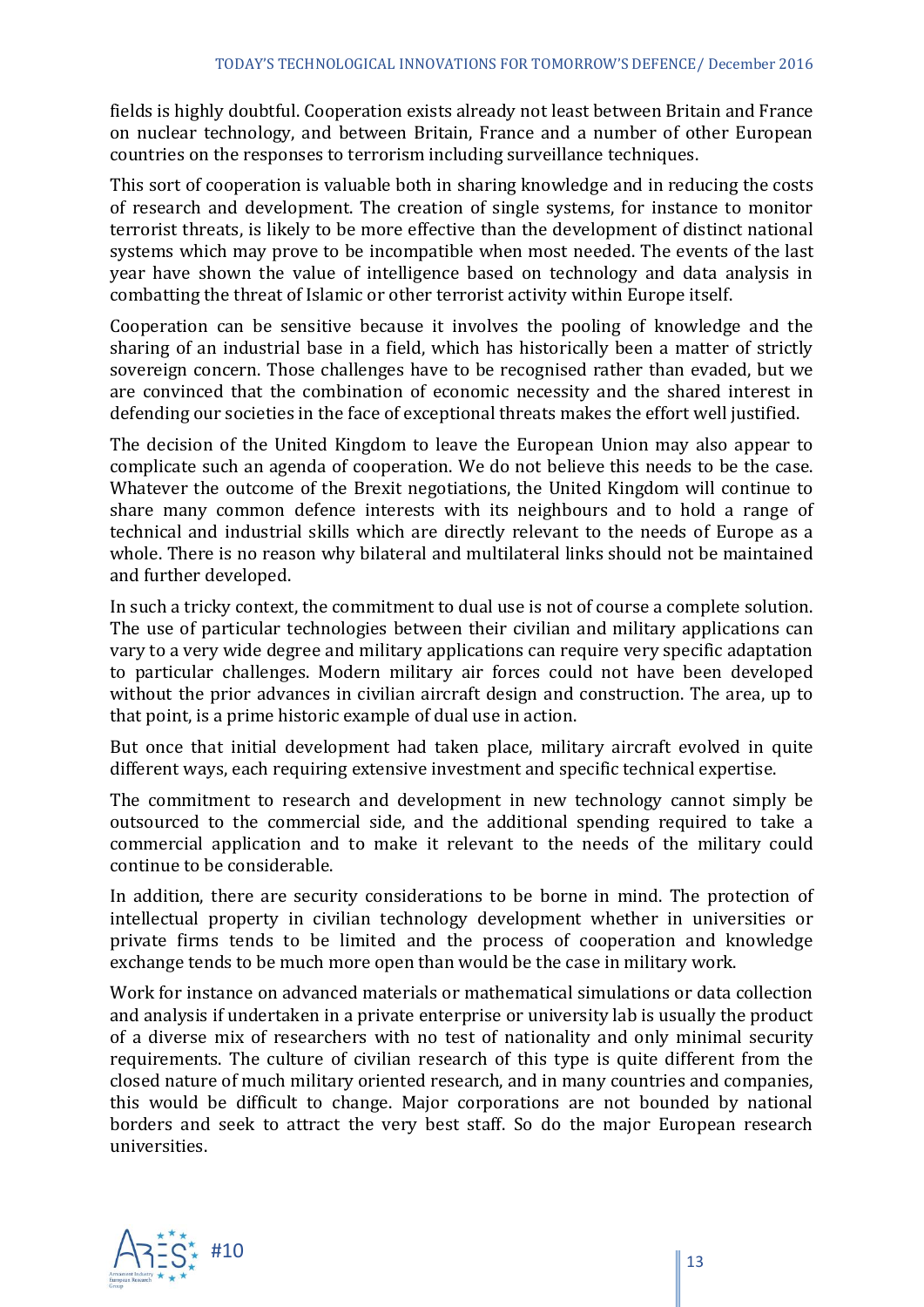This means that knowledge developed in civilian environments cannot be kept secure to the extent which is normally required in a military environment. Developing patents is not the same as protecting core knowledge and the understanding of how it is applied. Knowledge will leak and with it the competitive advantage which comes from intellectual leadership.

This distinction between civilian and military research work extends to the industrial process of product development. The skills required in a commercial environment are not always, or indeed often, the same as those required in developing military products.

Major defence companies in Europe and elsewhere have developed through a close, often private interaction with those engaged in military activity, even if companies such as Thales or Airbus are by essence civil and military ones. A deep understanding of needs and challenges shapes specific product development. In many ways the industrial base is part of the structure of national defence even if the companies are wholly or partly privately owned.

This accumulated knowledge and capability would be hard to transfer to a civilian company focused on sales and product maximisation. There are a few examples of companies, which seek to bridge the civilian military boundary, but this is still rare and has not been highly successful. The characteristics and commercial drive of major companies shapes both their culture and their operational behaviour. Civilian companies developing advanced technology might legitimately seek global markets for their products and might find these difficult to penetrate if they were identified as the developers of military equipment for particular western countries.

The logic is that for the most advanced technologies, presumably those of the greatest value in defence terms, a distinct defence industrial sector would have to be maintained. This is already proving difficult because with limited defence budgets, the flow of new project funding is very limited. Major defence suppliers are forced into the position of relying on the development of products, which sometimes in a modified form can be sold to other governments, thereby covering the basic costs of the equipment, which home governments want to buy. Much time and political capital is then devoted to selling such products.

As an example, the French Dassault privately owned company decided, with the support of the French government, not to cooperate on a new common European fighter and started the Rafale project in the mid-80s. It was presented till now as a blocker of any common European aircraft cooperation, but if you want more cooperation in Europe, even on R&D, one has to recognize that we all must clarify these questions of key national technologies before doing anything. As basis for cooperation were very unclear, the French government dragged the go-it-alone attitude from Dassault and chose not to join a pan-European project to replace the "European fighter aircraft" that Britain, Germany, Italy, and Spain began developing in 1985. With the support of French national authorities, Dassault stubbornly refused to join, preferring to concentrate on developing the Mirage's successor, the Rafale fighter. In fact, this position was indeed possible due to the fact that Dassault made France for a long time the world's thirdbiggest arms exporter with its Mirage fighters. Things changed when world arms markets started shrinking in the 90s of the late century, but it was too late to reorientate that policy. It also showed that national positions on key strategic military projects cannot be orientated on a too broad and multinational basis, due to the fact that it is often too complicated to settle and too hard to share industrial benefits on a fair basis. Indeed, key technologies are still to be protected on a national level.

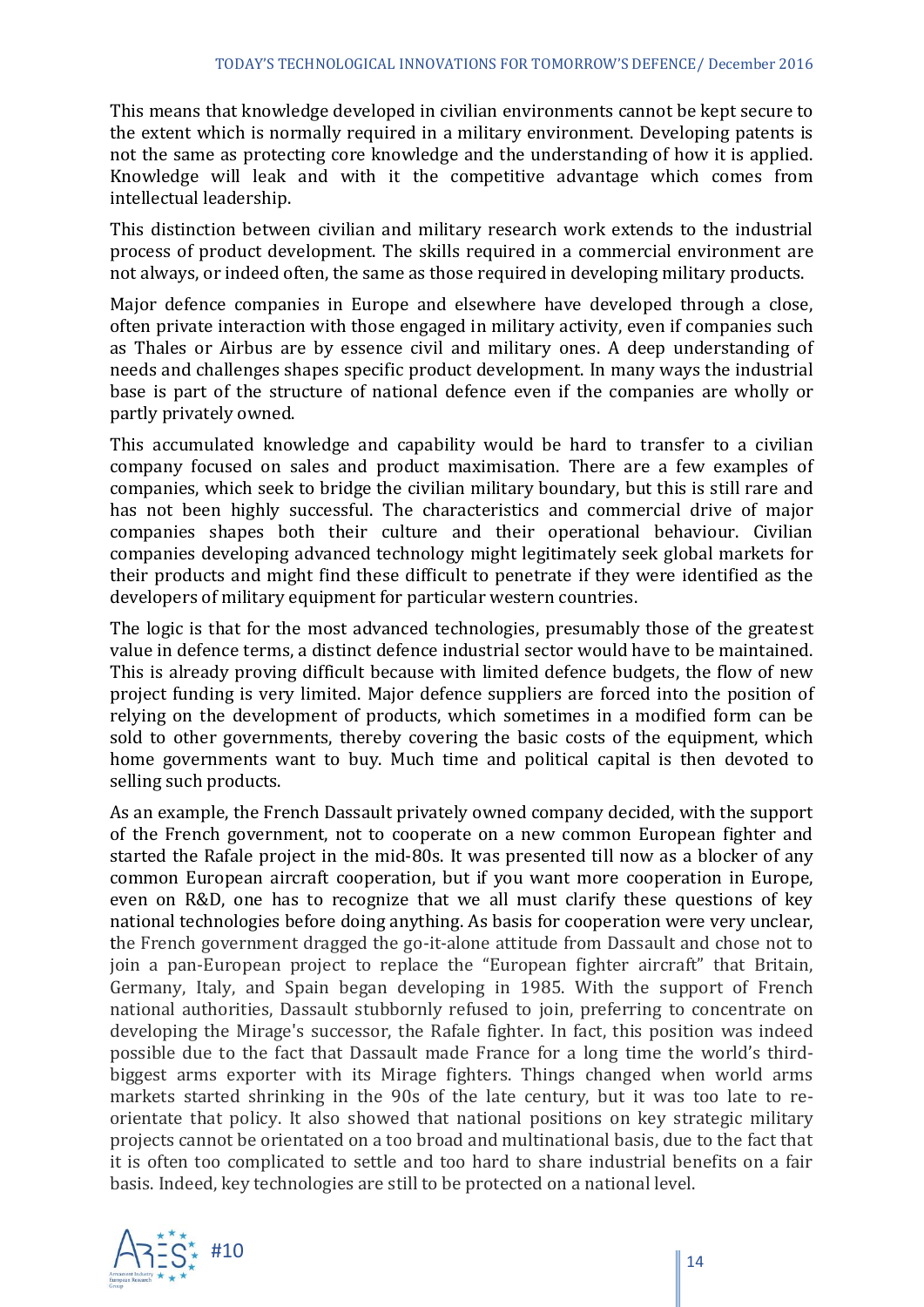Therefore, dual use is part of the solution but far from simple or the complete answer to the challenge of matching the need for continued high level research and development of the technology which will shape the future and provide the defence which is necessary in the face of evolving challenges.

Additional responses are needed if this basic challenge is to be met. Is a transatlantic level a possible response and is there a will on both sides, European States from one side and the United States on the other side, to play a fair game?

# **ARE A REAL DIALOGUE AND A PRACTICAL COOPERATION AT A TRANSATLANTIC LEVEL BETWEEN EUROPEANS AND AMERICANS ON MILITARY INNOVATION STILL POSSIBLE IN A CONTEXT OF A THIRD OFFSET STRATEGY?**

As we just saw, there is a time when defence policy is facing a series of profound challenges. It is thus understandable that less visible developments are liable to be overlooked or neglected. On both sides of the Atlantic Ocean, a series of visible challenges dominates the debate on defence both within Governments, within the military and within the defence industry. One has to keep in mind that the first challenge is the increased risk of terrorism spreading from the Middle East into the streets of European cities today and maybe American ones tomorrow. That risk has evolved and becoming more threatening as radicalisation has reached into "home grown" communities. There is also the increased threat of assertive actions by Russia, particularly in areas which were once parts of the Soviet Union. China's emergence as a serious military power continues as do its challenges to neighbours, especially in the South China Sea and to the United States, although its long strategic ambitions remain unclear. And on top of all that there is the emergence of cyber as a new dimension of conflict and challenge. Each of these threats poses risks to Western societies and economies, which cannot be dealt with by the use of conventional forces alone.

As in Europe, this accumulation of risks also poses a harsh challenge to American budget, which is also already overstretched. Better than in Europe, economic growth has been moderate for most of the last decade, putting inevitable pressures on public spending. The response to the new risks listed above, and to the needs of conventional forces which in many cases find themselves stretched and threadbare in terms of even basic equipment, will be expensive for the Americans, leave apart Europe where it is not even on any credible agenda. Thus, it can be no surprise that NATO has struggled to get member states to deliver on their commitments to spend two per cent of GDP on defence.

Given this context it is not surprising that the development of serious new ideas on defence thinking have received little or no attention. That neglect, especially in Europe, is regrettable because such rethinking especially as expressed in the American Third Offset Strategy could reshape the defence environment and could leave Europe at a serious and growing disadvantage in a complex and dangerous world. It is in fact very unlikely that any transatlantic cooperation could be settled in such a context when the third offset strategy portfolio is already focusing on militarily useful artificial

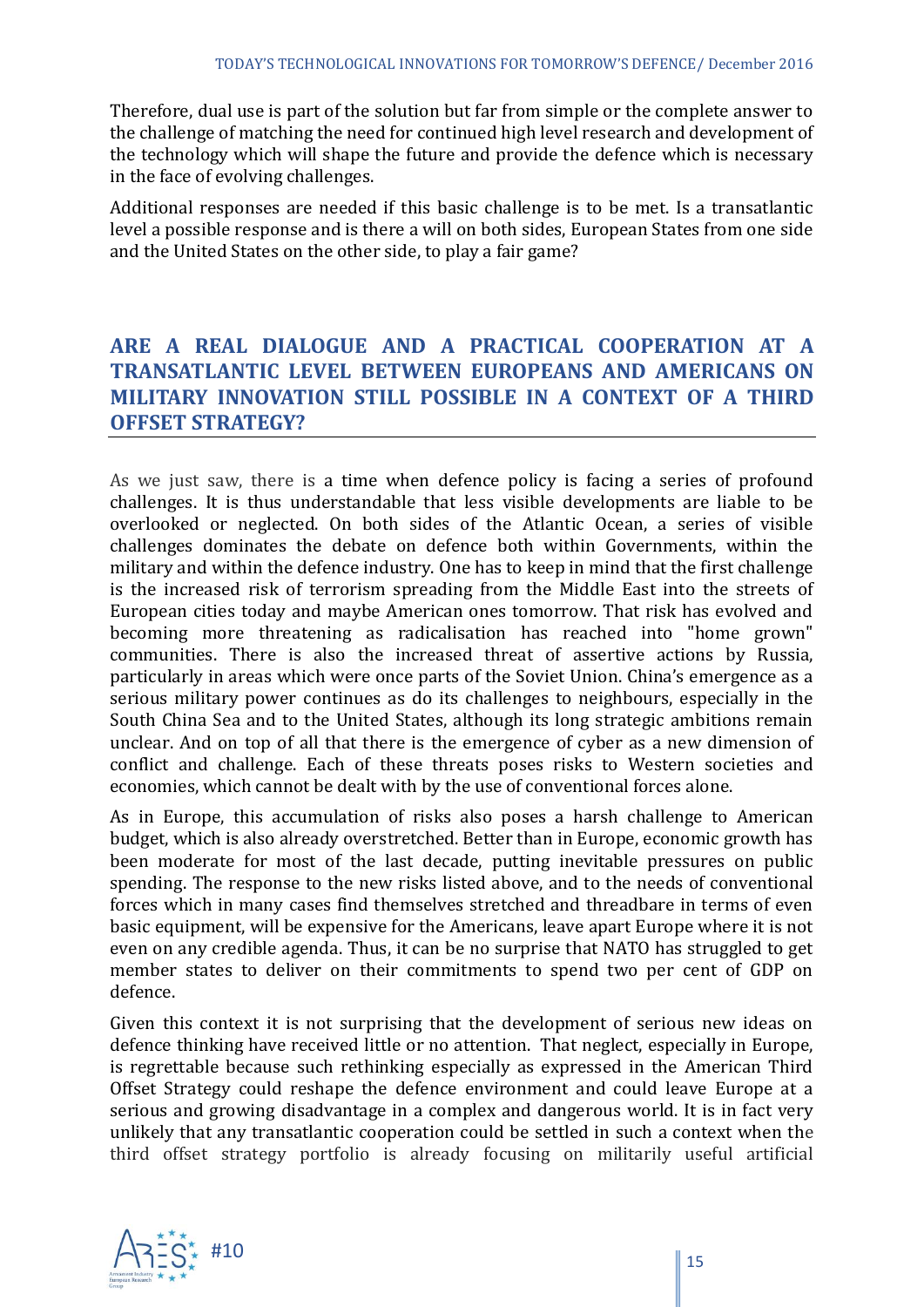intelligence, directed energy weapons, and autonomous aircraft and ships, far from what is being done in Europe.

But, again, this phenomenon is not especially new. The United States developed for a long time the right tools for the right policy. For approximately fifty years, the *Defense Advanced Research Projects Agency* (DARPA) played a leading role in turning innovations in technology into new military capabilities. In fact, most military and many civilian systems today can trace their origins to funding from DARPA. These include the Internet (ARPANET), high-speed microelectronics, stealth and satellite technologies, unmanned vehicles, and a wide variety of new materials.

One has to keep in mind again that the aim of the Third Offset Strategy initiative, if Chuck Hagel is rightfully quoted, is "*to use innovation to advance the US' military superiority in the 21st century*" and to give the US "*comparative advantage in power projection over the coming decades*". Instead of the gradualist approach of continuous improvement, the aim of the strategy is to deliver a step change in capability through significant and enduring investment. The initiative covers not just R&D, but also leadership development, operational thinking and the relationship between defence and business. The scope is wide, but the broad statements are backed up in most areas by impressive details, most of which flows from a major study by Robert Martinage from the Centre for Strategic and Budgetary assessments, an independent think tank which focuses on the need for forces to be able to compete and win when operating in areas of medium and high risk - the areas which he believes will be the location of much future conflict20.

The challenge for a European defence community, which is absorbed by the immediate threat of terrorism and confused by the uncertainties linked to the prospect of Brexit and the vulnerability and weakness of the European Commission, is how to respond and how eventually to cooperate with the Americans. Can Europe keep pace with the envisaged technical and structural changes, which are already underway in the  $US<sup>21</sup>$ ? Can Europe whether through the European Union or more focused coalitions develop its own version of a strategic response to the new challenges of our time? Is there a sufficient awareness of Europe's common defence interests to override long standing and historically driven difference of approach when it comes to the use of the force and the role of external intervention as a part of the defence of peace and prosperity? Can European nations, including the reluctant Europeans of the U.K, subsume their individual national interests sufficient to cooperate at the industrial level?

Or is Europe destined to remain weak in defence terms, divided and secondary in technical and industrial terms to the US and potentially China? Just to give some idea of the scale of European under-investment, the European Defence Agency's 27 participating member states spent €37.5bn on R&D/R&T in 2013, while the U.S. Department of Defence's R&D budget in the same year was approximately  $€102bn$ .

**\*\*\*\***

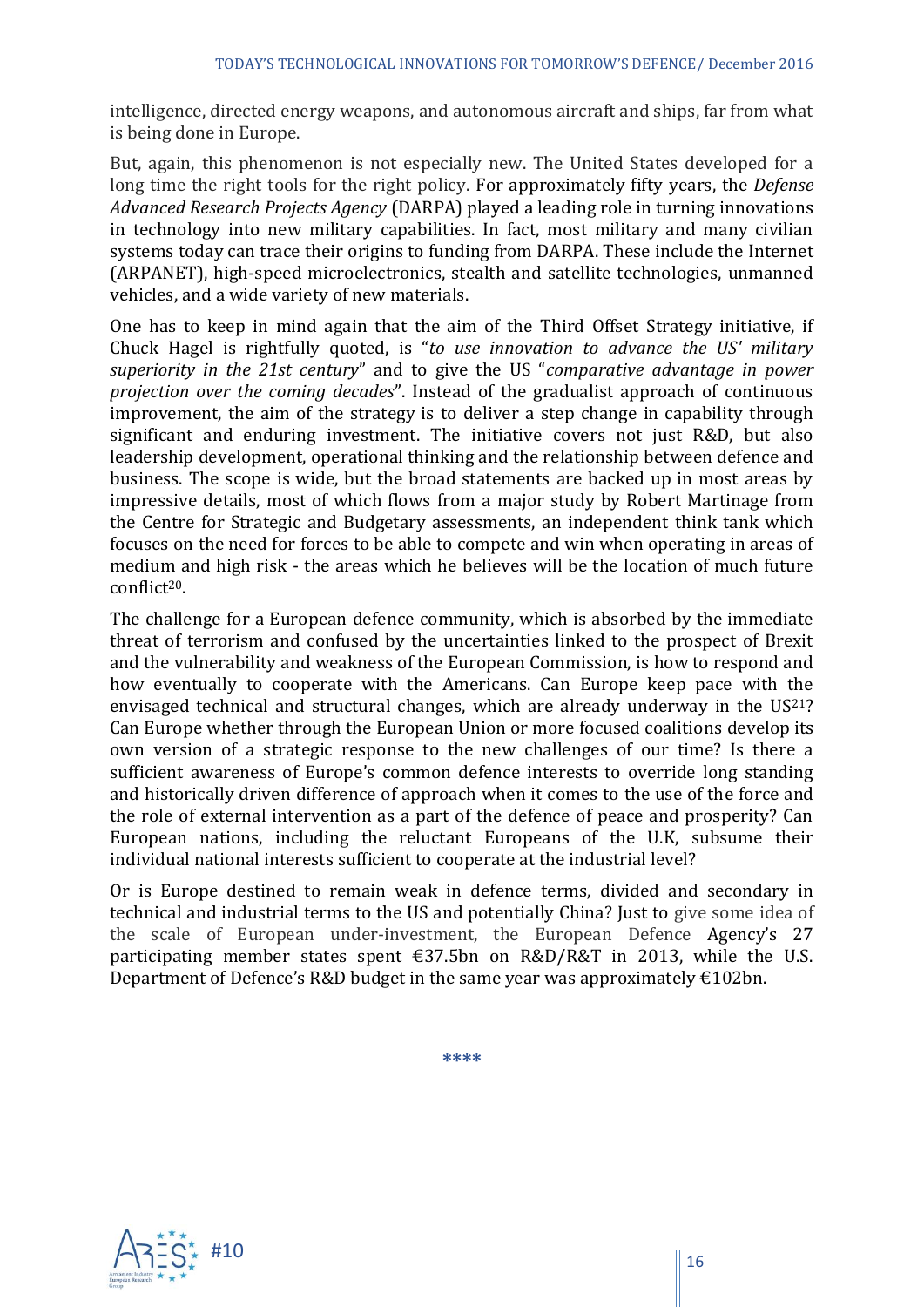#### **CONCLUSIONS**

So, what could be the European answer to the present situation, which is in fact quite bleak? Our main point leads to one inexorable conclusion, which is that the sort of industrial cooperation which is necessary for the time being should be achieved by the UK and France, the only last two European countries to keep a capability to work together on key technologies, despite the existence of the German documents recently published and quoted above to do things on defence technologies, but which in fact suffer from reluctance for defence topics in Germany. We know this will never be total cooperation because the UK and France are sovereign states with different interests who will always want some national capability of their own. That should be accepted because anything else is unrealistic. Cooperation between France and the UK would not harm anyway the rest of Europe and we think it should create capabilities, which everyone could use, and a balance against total US dominance.

We also consider the idea of a pan-European industrial sector as definitely unworkable. Nevertheless, there is great scope for building on the cooperation we have already by identifying three or four areas where we could work together without too much difficulty. There are possible areas better for this such as cybersecurity, helicopters and space, but surveillance and counter terrorism seem to be the areas where needs and skills and experience come together well for European countries.

We don't think Brexit will affect this line of thinking. Truly, existing cooperation is not managed through the European Union and future cooperation could involve other European Union's member states and companies without being a European Union project. Brussels might not like this approach but they don't really have an alternative to offer.

Times are hard in terms of spending, but the needs are growing. Therefore we should build on what we have, being realistic about the limits but ambitious in terms of the common needs. It seems both constructive and useful as a contribution to the debate.  $\blacksquare$ 

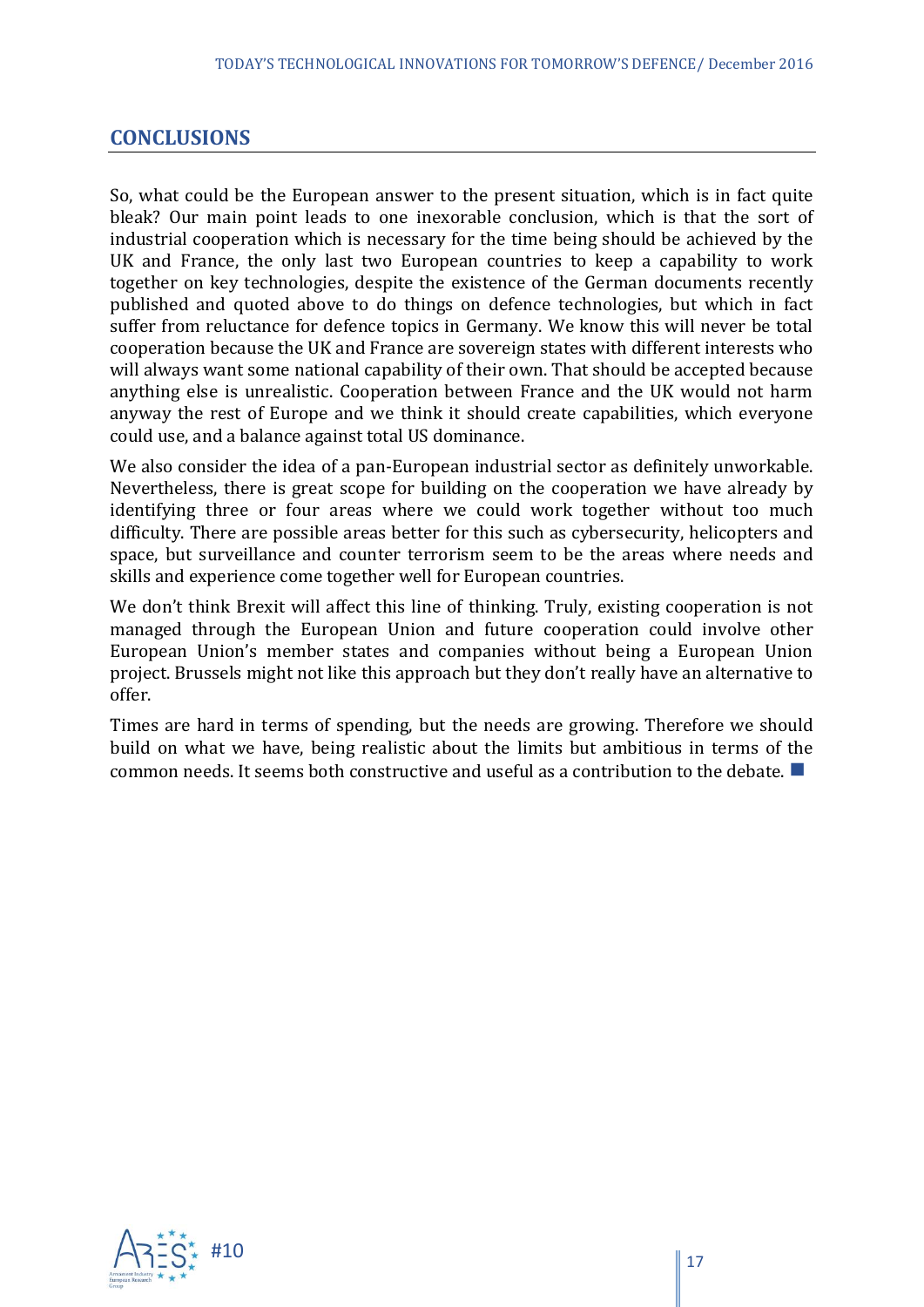#### **REFERENCES**

BELLAIS, Renaud (2013/02). Technology and the defense industry: real threats, bad habits, or new (market) opportunities? Journal of Innovation Economics & Management, De Boeck supérieur, pp.59-78.

Délégation Générale pour l'Armement (DGA) (2006). Politique et Objectifs Scientifiques. Paris: Ministère de la Défense.

GIBBONS, M., LIMOGES, C., NIWOTNY, H., SCHWARTZMAN, S., SCOTT, P. (2005). The New Production of Knowledge: The Dynamics of Science and Research in Contemporary Societies. London: Sage Edition.

GUICHARD, Renelle (November 13/15, 2003). Dual-use policies in the French and European perspectives, October 2003, conference on "what do we know about innovation?" Brighton.

GUICHARD, Renelle (2005). Suggested repositioning of defence R&D within the French system of innovation. Technovation. 25, 3, 195-201.

MADDOW, Rachel (2012). Drift: the unmooring of American military power. Crown.

MATELLY, Sylvie, & LIMA, Marcos, (2016/2). The influence of the state on the strategic choices of defence companies: the cases of Germany, France and the UK after the Cold War. Journal of innovation economics and management. De Boeck n°20, 61-88.

MERINDOL, Valérie, & VERSAILLES, David (2010). Dual-use as Knowledge-Oriented Policy: France during the 1990–2000s. International Journal of Technology Management. Volume 50. Issue 1.

MERINDOL, Valérie, VERSAILLES, David, SHERIF, M.H., KHALIL, T.M. (2007). Sectoral based vs. national based explanations of the Triptych government/industry/academic research in defence related R&D projects: instances from France, the UK and the USA. Management of Technology: New Directions in Technology Management. Oxford: Elsevier, 137-153.

MILLER, S., & SELGELID, M. (2007). Ethical and philosophical consideration of the dualuse dilemma in the biological sciences. Science and Engineering Ethics, 13, 523–580.

RESNIK, D. (2009). What is dual use research? A response to Miller and Selgelid. Science and Engineering Ethics, 15, 3–5.

SEGAL, Adam (Fall 2007). New China worries, the Chinese military is snapping up the latest in cutting-edge Western technology. Is that good? The international economy, Washington DC, pp. 70-85.

STEINBOCK, Dan (November 2014). The Challenges for America's Defense Innovation. The Information Technology and Innovation Foundation (ITIF). Washington DC.

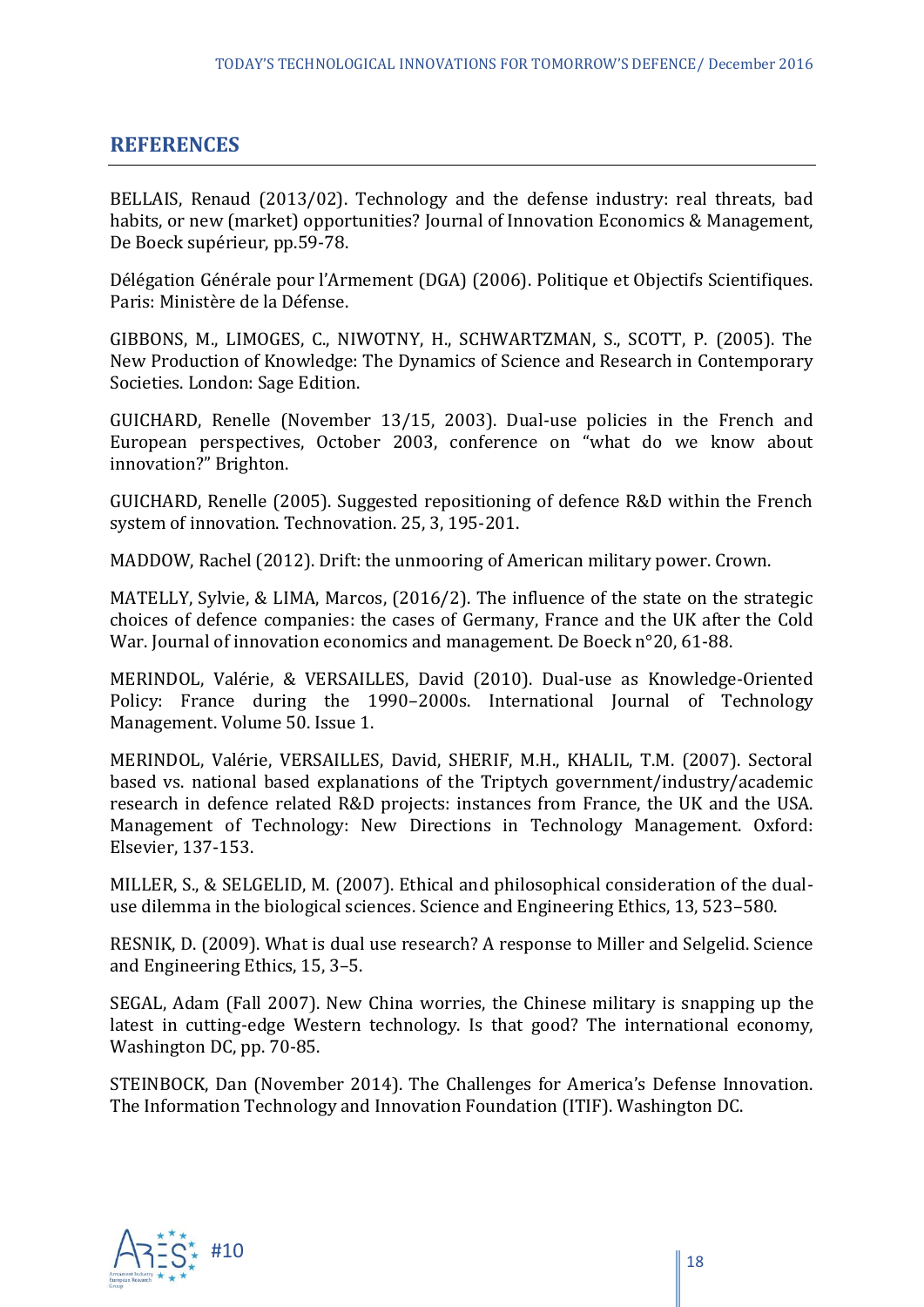<sup>2</sup> See their website: [https://rusi.org/event/robert-work-united-states-deputy-secretary-defense-third-offset](https://rusi.org/event/robert-work-united-states-deputy-secretary-defense-third-offset-strategy-and-americas-allies)[strategy-and-americas-allies](https://rusi.org/event/robert-work-united-states-deputy-secretary-defense-third-offset-strategy-and-americas-allies)

<sup>3</sup> The think tank *Friends of Europe* presented in Autumn 2015 a discussion paper called *dual-use technologies in the European Union, prospects for the future*, to concrete ways of making dual-use technologies a major asset to Europe's economy. See: [http://www.friendsofeurope.org/media/uploads/2015/09/FoE-Dual-use-Discussion](http://www.friendsofeurope.org/media/uploads/2015/09/FoE-Dual-use-Discussion-paper-WEB.pdf)[paper-WEB.pdf](http://www.friendsofeurope.org/media/uploads/2015/09/FoE-Dual-use-Discussion-paper-WEB.pdf)

<sup>4</sup> See:

 $\overline{a}$ 

[https://www.gov.uk/government/uploads/system/uploads/attachment\\_data/file/478933/52309\\_Cm\\_9161\\_NSS\\_S](https://www.gov.uk/government/uploads/system/uploads/attachment_data/file/478933/52309_Cm_9161_NSS_SD_Review_web_only.pdf) D Review web only.pdf

<sup>5</sup> See:<http://www.kcl.ac.uk/sspp/policy-institute/publications/A-benefit-not-a-burden.pdf>

<sup>6</sup> See:<http://www.strategyand.pwc.com/perspectives/2016-aerospace-and-defense-industry-trends>

<sup>7</sup> See for example "*How Virtualization, Decentralization and Network Building Change the Manufacturing Landscape: An Industry 4.0 Perspective"* by Malte Brettel, Niklas Friederichsen, Michael Keller, and Marius Rosenberg published in 2014.<http://www.waset.org/publications/9997144>

<sup>8</sup> See Peter F. Drucker. 1998. *Management's new paradigms.* Forbes (October 5): pp. 152–177.

<sup>9</sup> The Rand Corporation tried to give us a clearer view on innovation and what it means in a report called *Innovation Models, enabling new defence solutions and enhanced benefits from science and technology*, published in March 2015. See: [http://www.rand.org/pubs/research\\_reports/RR840.html](http://www.rand.org/pubs/research_reports/RR840.html) The British MOD commissioned RAND Europe to conduct this study on innovation models and to make recommendations on changes the MOD could make.

<sup>10</sup> "European defence research, the case for an EU funded defence R&T programme, Group of personalities, EUISS, february 2016

See the report from the European Defence Agency published in 2013 on "*the development of a European defence technological and industrial base*": [http://www.europarl.europa.eu/RegData/etudes/etudes/join/2013/433838/EXPO-](http://www.europarl.europa.eu/RegData/etudes/etudes/join/2013/433838/EXPO-SEDE_ET(2013)433838_EN.pdf)

[SEDE\\_ET\(2013\)433838\\_EN.pdf](http://www.europarl.europa.eu/RegData/etudes/etudes/join/2013/433838/EXPO-SEDE_ET(2013)433838_EN.pdf)

See national defence data 2013-2014 and 2015 of the 27 EDA member states, European Defence Agency june 2016

<sup>11</sup> See the Communication from the Commission of the European Parliament, the Council, the European Economic and Social Committee and the Committee of the Regions towards a more competitive and efficient defence and security sector /\* COM/2013/0542 final \*/ [http://eur-lex.europa.eu/legal](http://eur-lex.europa.eu/legal-content/EN/TXT/?uri=celex:52013DC0542)[content/EN/TXT/?uri=celex:52013DC0542](http://eur-lex.europa.eu/legal-content/EN/TXT/?uri=celex:52013DC0542)

<sup>12</sup>- "European defence research, the case for an EU funded defence R&T programme, Group of personalities, EUISS, february 2016

- The futire of Defence research, European Parliament 2016, [http://www.europarl.europa.eu/RegData/etudes/STUD/2016/535003/EXPO\\_STU\(2016\)535003\\_EN.pdf](http://www.europarl.europa.eu/RegData/etudes/STUD/2016/535003/EXPO_STU(2016)535003_EN.pdf)

<sup>13</sup> See their website:<http://www.entreprises.gouv.fr/dge/home?language=en-gb>

<sup>14</sup>See: [http://www.entreprises.gouv.fr/files/files/directions\\_services/secteurs-professionnels/industrie/nfi/NFI](http://www.entreprises.gouv.fr/files/files/directions_services/secteurs-professionnels/industrie/nfi/NFI-anglais.pdf)[anglais.pdf](http://www.entreprises.gouv.fr/files/files/directions_services/secteurs-professionnels/industrie/nfi/NFI-anglais.pdf)

<sup>15</sup> The 30-year forecast plan - or PP30 as it is known in France - is intended as a guide in the preparation of weapons programmes. In particular, it identifies key factors and risks arising from operational and technological step changes. This technical-operational approach should be backed up by a forward-looking analysis of the international strategic environment.



<sup>&</sup>lt;sup>1</sup> An offset is a way of compensating a disadvantage, particularly in a military competition. Rather than match an opponent in non-favourable competitions, changing the competition to more favourable footing enables to defend oneself at acceptable cost. An offset strategy consequently seeks to deliberately change an unattractive competition to one more advantageous for the implementer. In this way, an offset strategy is a type of competitive strategy that seeks to maintain advantage over potential adversaries over long periods of time.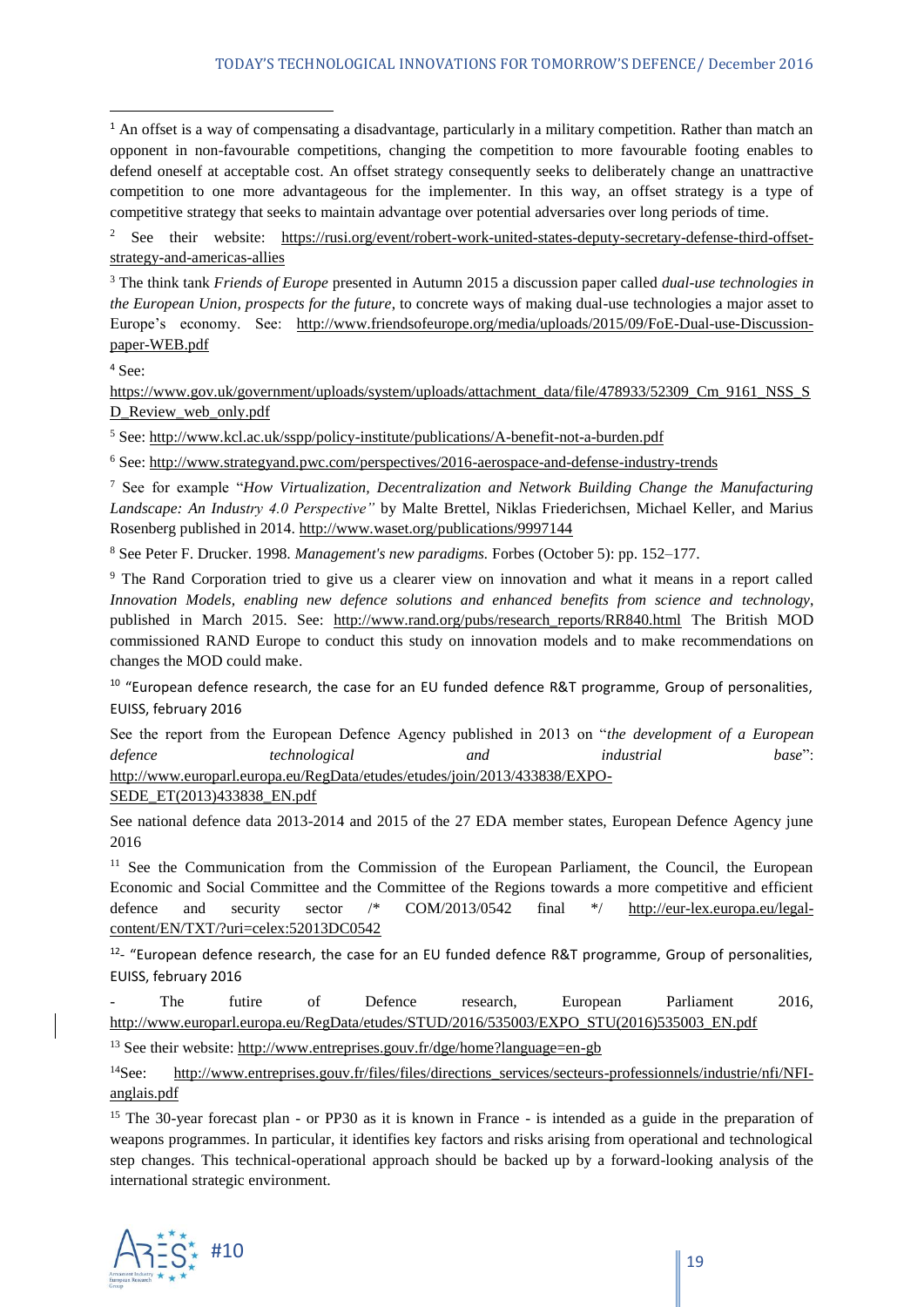<sup>16</sup> See the document: [http://www.bmwi.de/BMWi/Redaktion/PDF/S-T/strategiepapier-bundesregierung](http://www.bmwi.de/BMWi/Redaktion/PDF/S-T/strategiepapier-bundesregierung-staerkung-verteidigungsindustrie-deutschland,property=pdf,bereich=bmwi2012,sprache=de,rwb=true.pdf)[staerkung-verteidigungsindustrie-deutschland,property=pdf,bereich=bmwi2012,sprache=de,rwb=true.pdf](http://www.bmwi.de/BMWi/Redaktion/PDF/S-T/strategiepapier-bundesregierung-staerkung-verteidigungsindustrie-deutschland,property=pdf,bereich=bmwi2012,sprache=de,rwb=true.pdf)

<sup>17</sup> German white paper on German security policy and the future of the Bundeswehr, https://www.bmvg.de/portal/a/bmvg/en

<sup>18</sup> Germany has got Fraunhofer, which is Europe's largest application-oriented research organization. Their research efforts are geared to health, security, communication, energy and the environment. See: <https://www.fraunhofer.de/en/.html>

<sup>19</sup> However, key defence players can play on duality. As an example, in May 2014, DSTL presented a number of research projects at the "Quantum Timing, Navigation and Sensing Showcase" at the National Physical Laboratory to bring to market the science behind the world's most accurate atomic clocks, but the immediate benefits for British defence are in fact limited.

<sup>20</sup> See his report on the Third Offset Strategy: [http://www.csbaonline.org/wp-content/uploads/2014/10/Offset-](http://www.csbaonline.org/wp-content/uploads/2014/10/Offset-Strategy-Web.pdf)[Strategy-Web.pdf](http://www.csbaonline.org/wp-content/uploads/2014/10/Offset-Strategy-Web.pdf)

<sup>21</sup> See on defence cooperation and budgets in Europe the report published in January 2016 with the main European think tanks (RUSI, IRIS, IAI, FOI, etc.): [http://www.iai.it/sites/default/files/pma\\_report.pdf](http://www.iai.it/sites/default/files/pma_report.pdf)



 $\overline{a}$